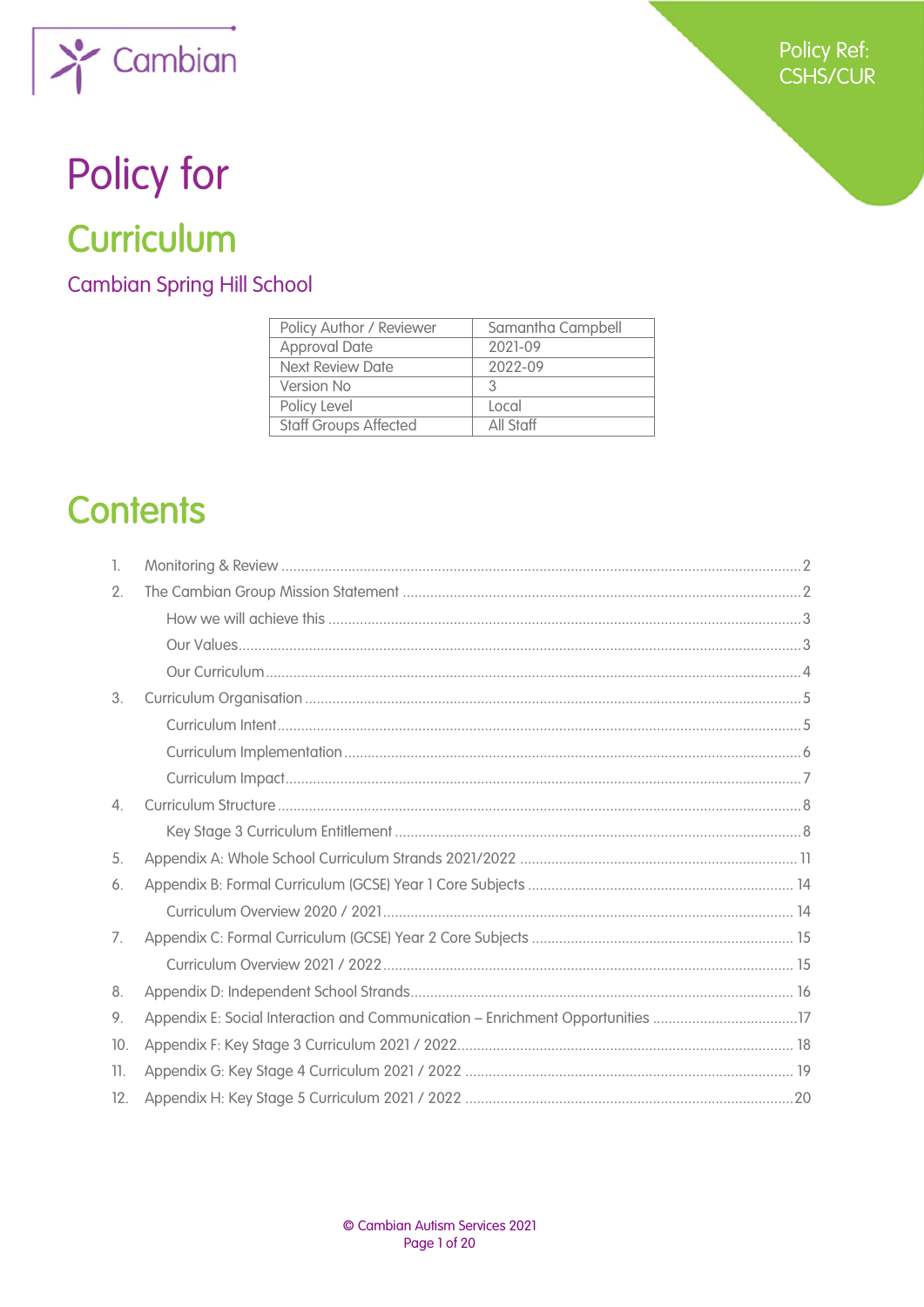

#### <span id="page-1-0"></span>1. Monitoring & Review

The Policy Author will undertake a formal review of this policy for the purpose of monitoring and of the efficiency with which the related duties have been discharged, by no later one year from the date of approval shown above, or earlier if significant changes to the systems and arrangements take place, or if legislation, regulatory requirements or best practice guidelines so require.

Signed:

Samantha Campbell Principal September 2021

### <span id="page-1-1"></span>2. The Cambian Group Mission Statement

'To actively enable each and every one of the children and young people in our care to achieve their personal best'

At Cambian Spring Hill School, we fully believe in an uncompromised curriculum which involves providing our learners with wide and varied opportunities and experiences beyond the formal curriculum.

Our revised curriculum offer complements the 7 strands of learning as prescribed in the DfE Independent School Standards (2014) and provides for the spiritual, moral, social and cultural development of all. We are united in our common purpose to support our children and young people to make outstanding progress in every dimension of school life and strive to prepare our youngsters for dealing with a range of challenges that life may present them with.

Our programmes of study are tailor-made to support each learners' needs and support them to develop their physical well-being, independence, resilience and sense of curiosity in addition to promoting academic attainment at a level that meets individual capacity.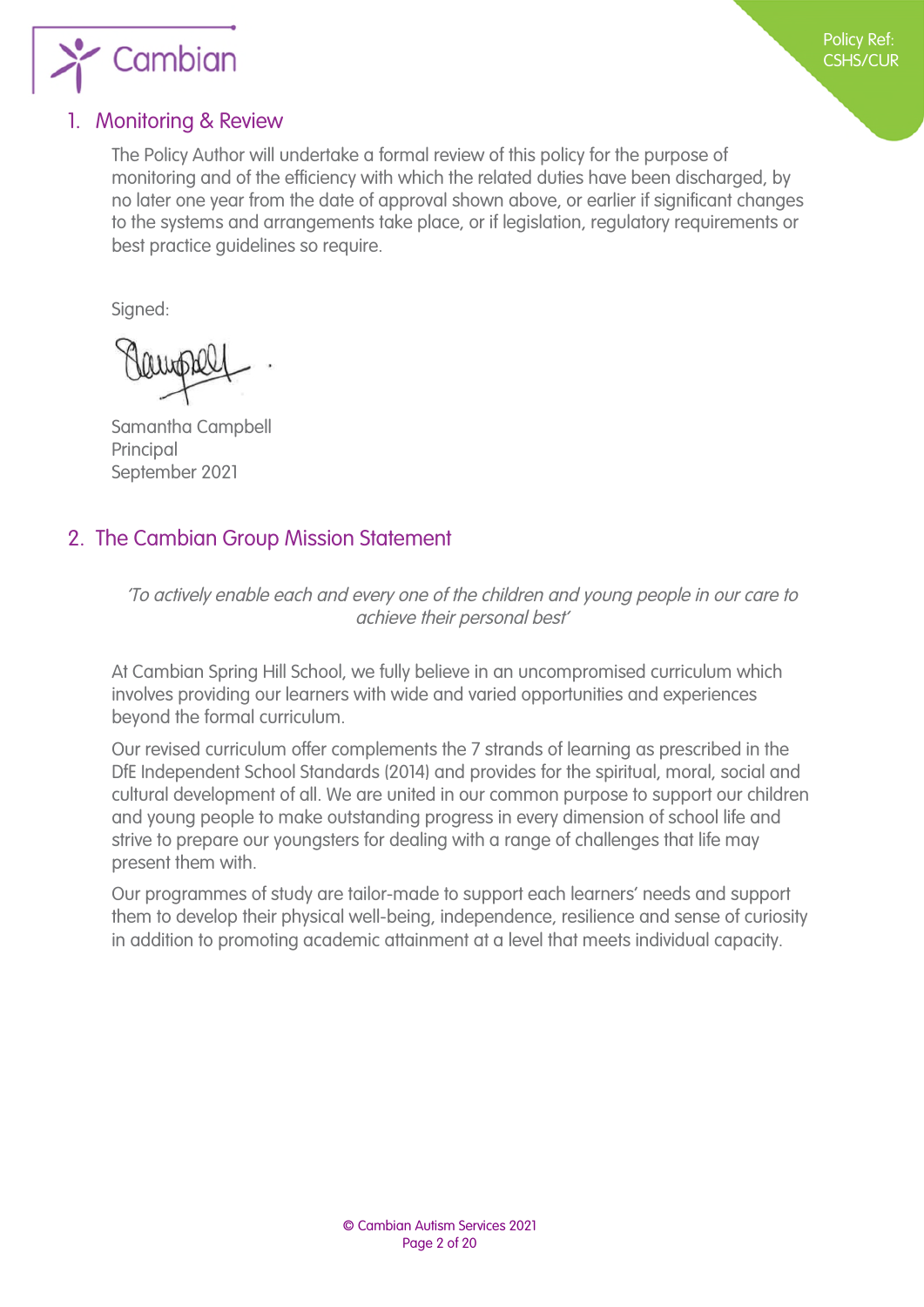

Our students are supported by dedicated and passionate staff. As such we expect our each of them to try their very best by following our non-negotiables, which are displayed in all classrooms and communal areas:



#### <span id="page-2-1"></span><span id="page-2-0"></span>How we will achieve this

We will achieve this by providing:

- A holistic environment, facilities and a multi-disciplinary staff team that maximise opportunities for students to learn and make progress
- Valuing and promoting creativity, initiative and solutions-focused problem solving and opportunities for individuals to empower learners to make realistic and informed decisions about their lives and future aspirations
- A rich, inclusive learning environment where everyone is empowered to progress and achieve to the best of their ability
- A curriculum blend of individualised and group learning opportunities to enable children and young people to try new things, overcome barriers and develop their resilience and patience
- A multi-disciplinary approach which fosters collegiate reflection opportunities to develop levels of understanding which help develop learners' needs, strengths and talents whilst respecting individual learning preferences and paces
- Developing positive relationships with our learners to support them understand them and their potential

#### <span id="page-2-2"></span>Our Values

- An unreserved commitment to safeguarding and promoting the welfare of children and young people and expects all staff and visitors to observe to this pledge and fulfil their potential
- Promoting the fundamental British values of democracy, the rule of law, individual liberty and mutual respect and tolerance of those with different faiths and beliefs
- Developing individual capacity for communication and improvement of social skills and acceptable behaviours in a supportive, structured and non-threatening way
- Providing a curriculum that is exciting and challenging and reflects and nurtures learners' interests and needs and celebrates traditions that are important to our local and wider community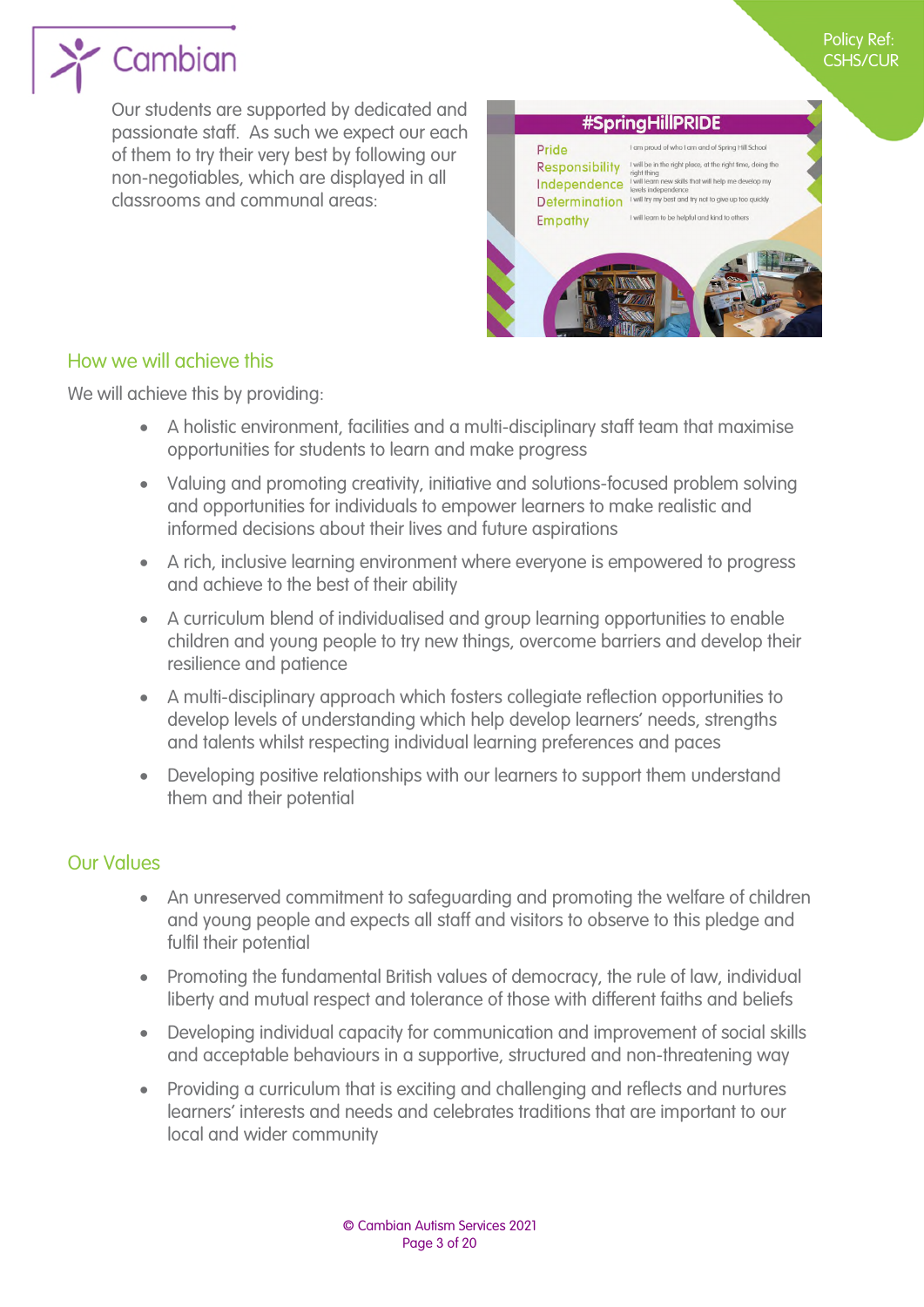## $\sum_{i=1}^{\infty}$  Cambian

- Working tirelessly to raise individual self-esteem, reduce anxieties and focus upon delivering opportunities that support each child and young person to prepare for adulthood and/or the next stage of their life
- Everyone is a happy and confident leaner at Spring Hill School and staff continuously develop their competencies for providing an appropriate range of strategies to inspire each child and young person to fully engage in their programme of education

Within our established ethos, children and young people will gain confidence in making choices and increase their knowledge and appropriate levels of understanding of life in modern Britain and the wider World

#### <span id="page-3-1"></span>Our Curriculum

<span id="page-3-0"></span>All Cambian Spring Hill School policies are based on best practice arrangements for promoting the learning and well-being of children and young people with Autism Spectrum Conditions (ASC). They also consider the needs, rights, and development of the staff team. The statements below outline the principles upon which policy and practice are developed and reviewed.

The overarching aim of our curriculum is that all of our children and young people:

- 1. Are empowered to understand their Autism, celebrate their difference and present as confident individuals who are able to make choices that help them to stay safe and live healthy and fulfilling lives
- 2. Experience a curriculum that offers a range of learning opportunities which promote Communication, Self- Management, Independence and Achievement
- 3. Are supported by a team of staff who work collaboratively to deliver a consistently high standard of pedagogical approaches which enable each student to stay safe, learn and prepare themselves for the next stage of their education or training

We aim to ensure that the curriculum:

- Is broad and balanced an complies with the Quality of Education indicators as set out in the Schedule to the Education (Independent School Standards) Regulations 2014 and, where appropriate, National Curriculum frameworks
- Is tailored to encourage all learners to reach their full potential
- Is flexible in order to meet the needs of the diverse population within the school and matched to the specific needs of the child/young person
- Builds on students' existing knowledge, skills and understanding
- Reflects the nature of the local community, builds on British Values and references appropriate wider societal issues
- Develops confidence, positive self-esteem and independence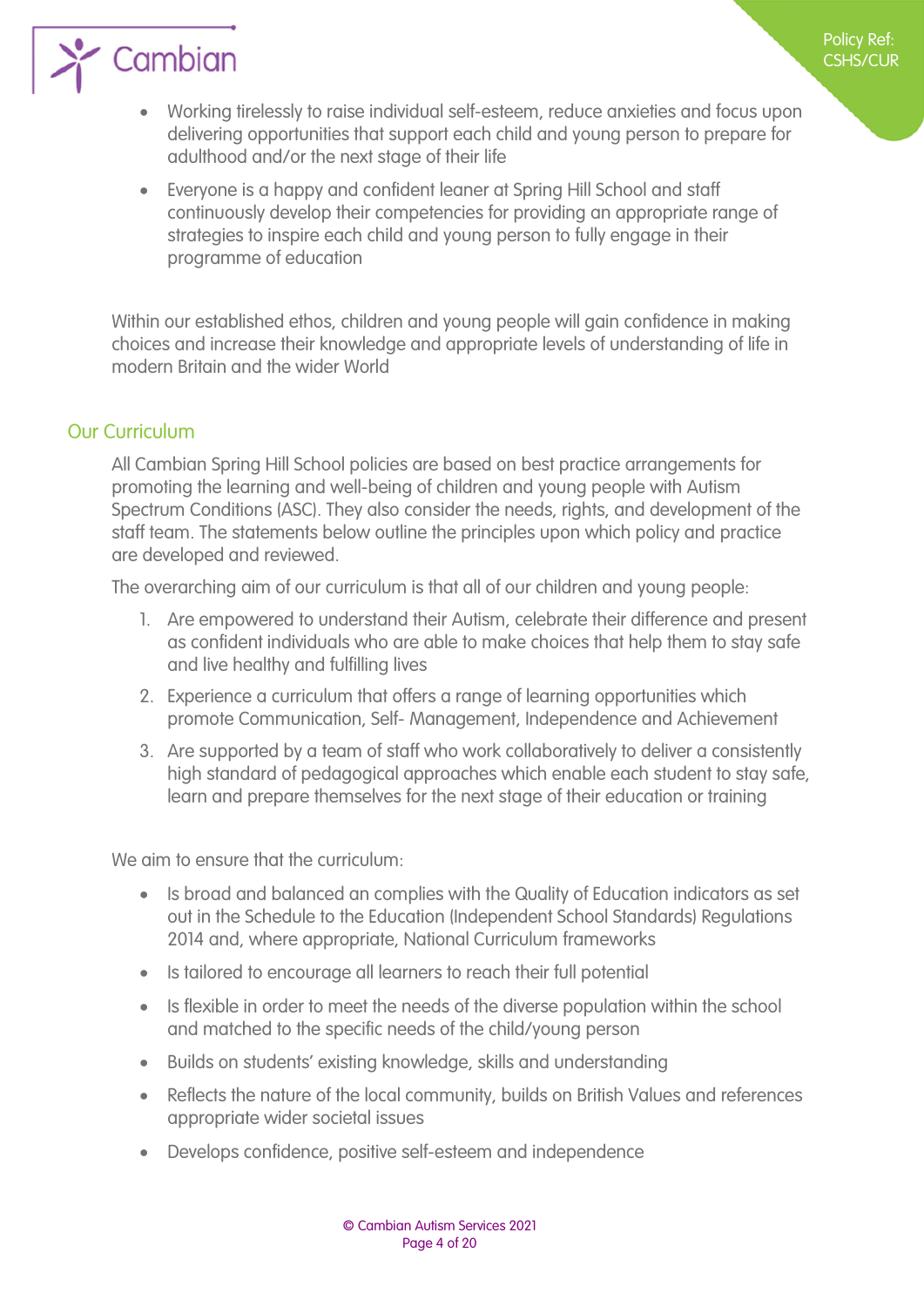

# Cambian

- Develop a level of respect for other people and the environment
- Prepare students for the opportunities, responsibilities and experiences of adult life

#### <span id="page-4-1"></span>3. Curriculum Organisation

<span id="page-4-0"></span>At Cambian Spring Hill School, we afford particular emphasis in our curriculum to the development of:

- Communication and interaction skills
- Cognition and learning skills with specific focus on literacy, numeracy and personal development and well-being
- Social, Emotional and Mental Health strategies to include PSHCE and SRE
- Sensory and Physical skills and capabilities to include outdoor learning, competitive sports/PE, swimming, trampolining, independent living skills on campus and in the local community
- Work-related learning/vocational skills across campus and in the local community

#### <span id="page-4-2"></span>Curriculum Intent

How do we consider the quality of the curriculum in each subject as a driver of change?

- To offer a broad and balanced curriculum, at each Key Stage, which reflects the interests and aptitudes of our students and supports pathway planning for a range of courses
- To develop students' autonomy and resilience by providing learning opportunities that promote metacognitive awareness and approaches:



© Cambian Autism Services 2021 Page 5 of 20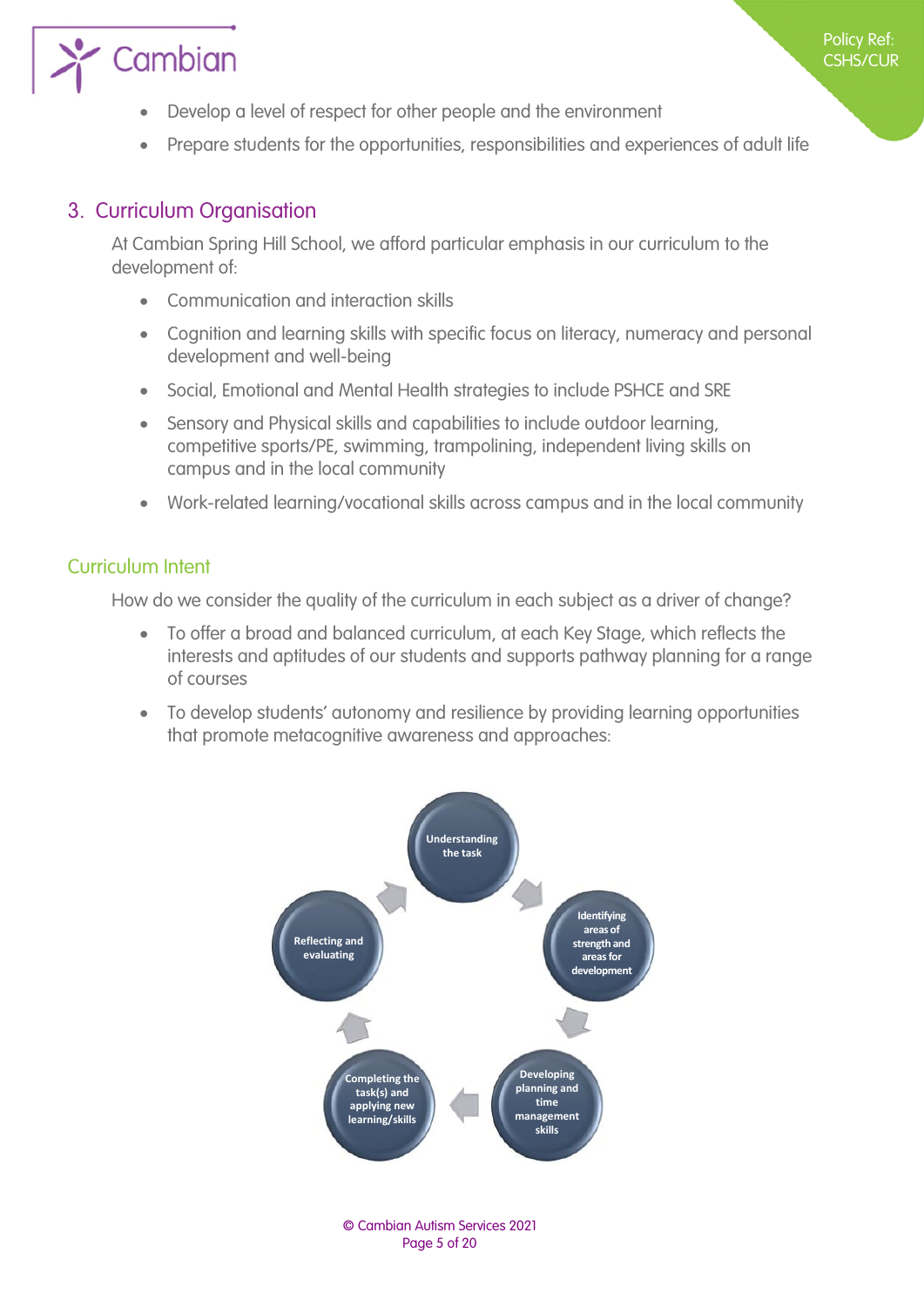## Cambian

- To impact positively on behaviour and communication responses, secure achievement and attainment and individual personal spiritual, moral, social and cultural development from starting points
- By offering integrated therapeutic support, enable each child/young person to work towards, accomplishing or surpassing individual EHCP outcomes
- To support students to access the community and develop their vocational skills and aspirations
- Develop children and young people's Cultural Capital by providing learning opportunities and experiences for them to be better informed about the world in which they live
- All teaching and learning experiences are well planned and appropriately delivered to ensure all students progress without feeling over-whelmed or insufficiently stretched
- To involve each student in the planning of their own learning in order to maximize levels of engagement

#### <span id="page-5-1"></span>Curriculum Implementation

<span id="page-5-0"></span>How do we consider the content and teaching sequence for each of our learners?

- A key focus on assessing and continually evaluating children and young people's holistic needs to enable teaching and clinical intervention to be carefully shaped to address deficits and effect progress
- Use of qualitative and quantitative assessment tools to support us to measure reasoning skills, monitor progress in core subjects and identify barriers to learning, often standardised and set against a backdrop of national benchmarks
- A curriculum approach that is underpinned by the Quality of Life (QoL) model which is based on three broad dimensions – independence, social participation and well-being
- A personalised learning pathway that provides tangible, relevant and stimulating educational provision, enabling each student to learn and develop the skills they require for later life
- Quality First teaching and learning experiences in school and out: topic days, school council, assemblies, clubs, learning outside the classroom, inter-school sports experiences, workshops, WOW! trips and visits, residential visits, fund raising and community work
- Small class sizes and 1:1 support for those students who require bespoke intervention
- Broadly age-based class groups with flexibility when required such as when a student may have spent time out of school before joining Spring Hill
- Access to a range of nationally accredited awards: GCSE, Levels 1 and 2 Functional Skills, Prince's Trust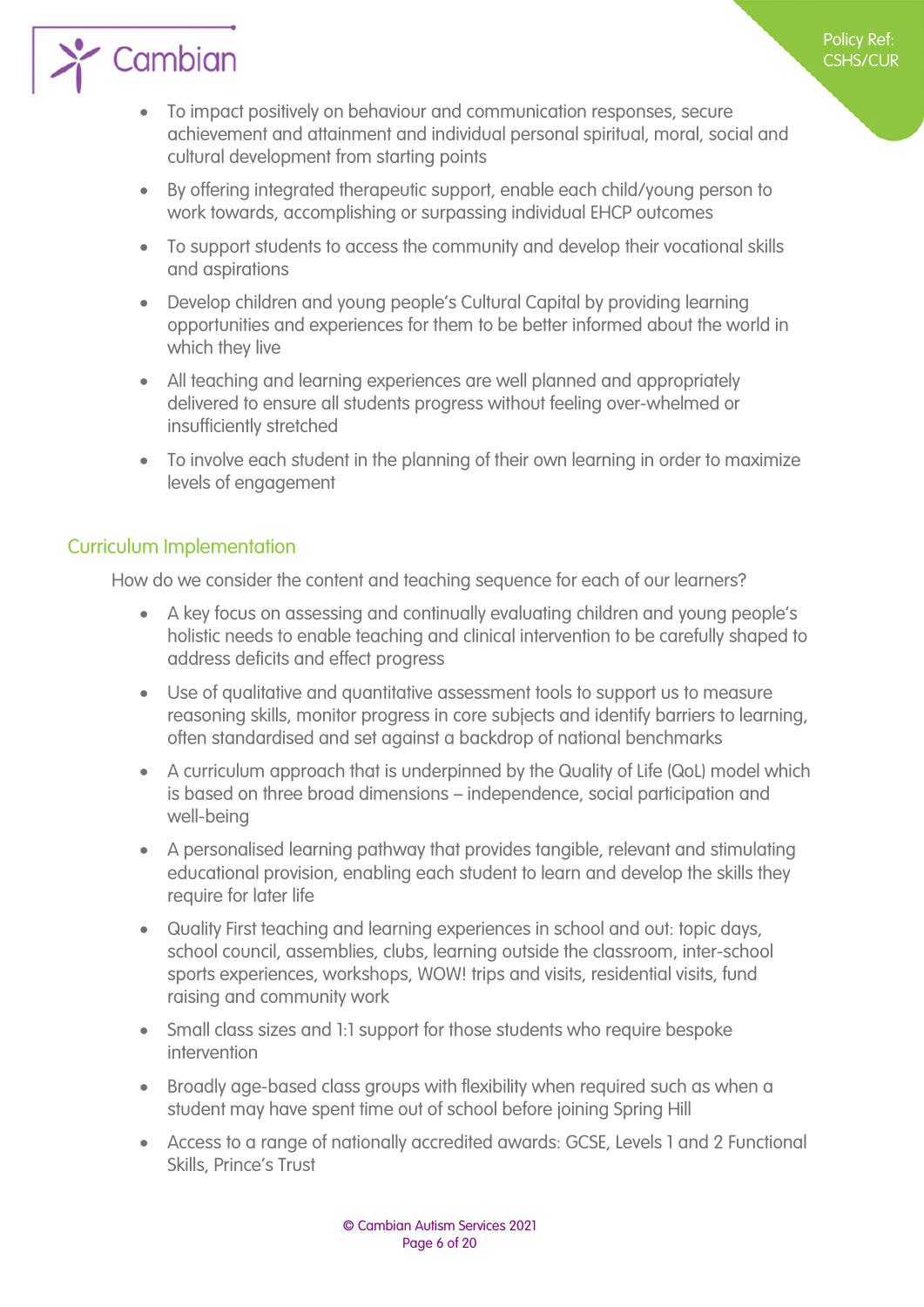Dedicated 1:1 CEIAG for all students of statutory age and opportunities to engage with local and wider community work experiences opportunities, quality assured by North Yorkshire Business and Education in Partnership

Policy Ref: CSHS/CUR

- Tailored stretch and challenge to encourage young people to become active members of their local communities, developing social, communication and interpersonal skills while working or learning in different settings which may include: The Ripon Walled Garden, Lister House Royal British Legion Care Home, Follifoot Riding Stables, Boltby Trekking Centre.
- A post 16 curriculum that affords students with opportunities for social inclusion both on and offsite and which provides structured support for the QoL Independence Plus curriculum and development of life skills

#### Curriculum Impact

 $\sum$  Cambian

<span id="page-6-0"></span>How we determine how well are our students learning the content within our curriculum?

- Our sophisticated approach to learner profiling enables us to base teaching decisions and plan personalised learning and identify those students who need support and further intervention
- We strive to develop each child/young person's engagement in the learning process

We have four goals when it comes to measuring the impact of our curriculum:

#### Objective 1: Develop our Student's Learning

Many of our children and young people make outstanding progress from starting points. We want our children and young people to be academically and physically prepared for the next phase of their education, whether here at Spring Hill or in their own local community.

#### Objective 2: Develop the Character of our Learners

Our curriculum supports our learners to develop their character and further their understanding of values such as equality, fairness, friendship and trust. Only by truly appreciating, what such ideals mean will our students be able to develop a character that prepares them for living in the community, demonstrating tolerance and equality. We measure this not just by the work our students produce, but also by their interactions with others across campus and out in the local community. The impact of this intention is seen in the daily interaction of all members of our school community.

#### Objective 3: Develop Behaviours and Habits to become Effective Learners

Offering our students opportunities to engage with complex learning challenges, in either a group or individual basis, allows us to assess where additional support or intervention is required. By supporting our students to embrace different experiences we intend to develop resilience in each individual to enable them make appropriate dynamic decisions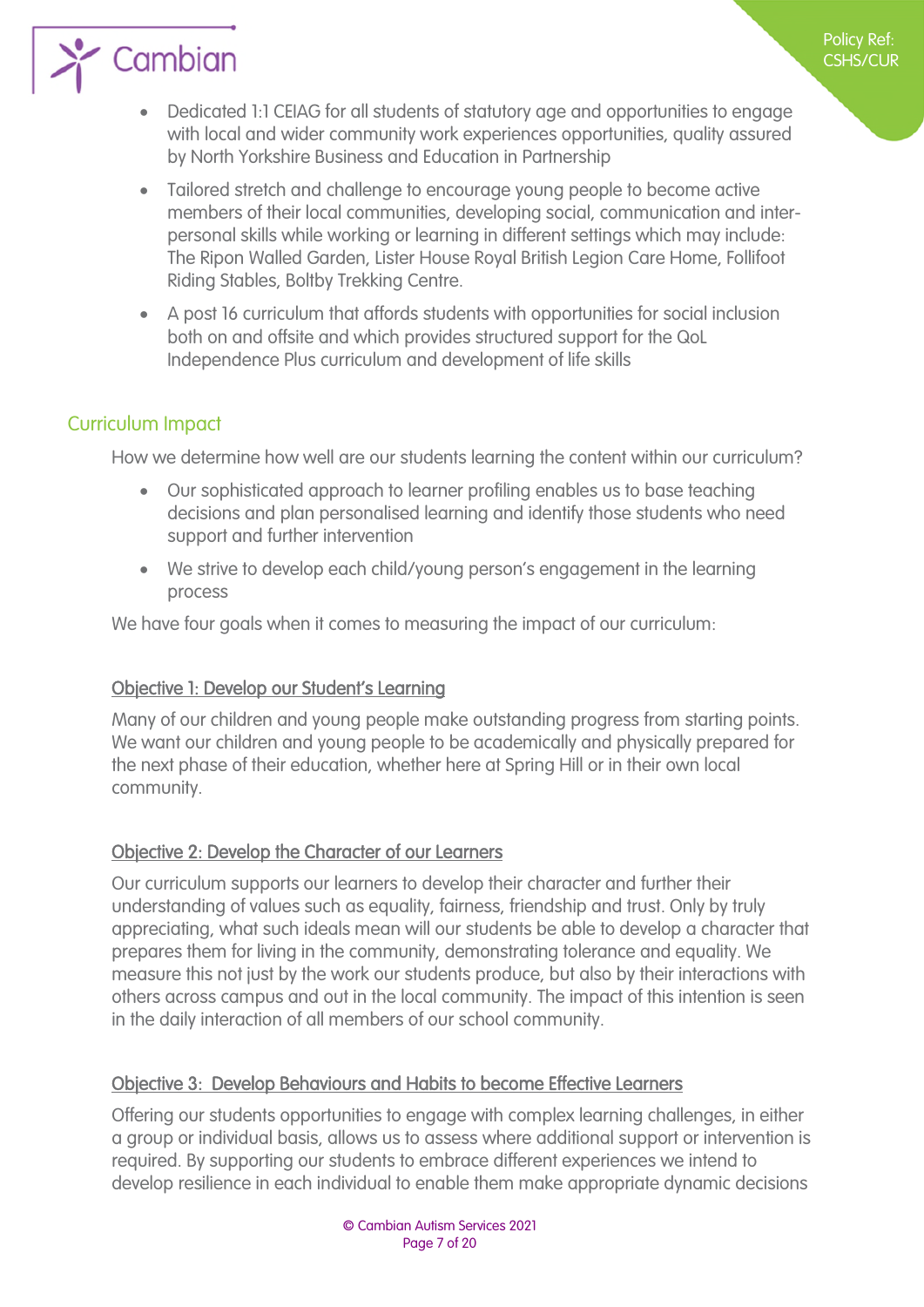

and respond positively to unfamiliar situations; this could be during a sporting activity, during a formal assessment situation or during a social time activity. The impact of individualised learning opportunities influences our students to improve their resilience so that they are less inclined to give up, develop their motivation to succeed and achieve and are better equipped to manage and cope with the complexities that life may present them with

#### Intention 4: Develop the Moral Compass of our Learners

We aspire to support our learners to make positive choices for the right reasons and hope that they will be motivated by a strong personal sense of morality. Our holistic curriculum supports each individual learner to develop a sense of empathy whilst developing the ability to resist negative influence. Our comprehensive PSHCE and SMSC offer appropriately prepares students for life in modern Britain and identifies which levels of support are required to enable each individual to enjoy good physical and mental health, stay safe, develop skills for adulthood, make a positive contribution and achieve to their full potential.

#### 4. Curriculum Structure

<span id="page-7-0"></span>We acknowledge that some of our young people have compound learning difficulties and benefit from a curriculum where the priority is to maintain and develop their physical and emotional well-being, in addition to ensuring that their medical and sensory needs are addressed.

To cater for the differing needs of our cohort, we have developed a 'layered' curriculum; this is reviewed at least annually to ensure it is appropriate and engaging and meets children's and young people's requirements. Individual learning profiles (ILP's) are compiled, with input from the Clinical Team, to identify barriers to learning and safeguard the holistic needs of each student so that they have the opportunities to achieve their potential. We want all of our learners to develop as independent, confident and successful learners who know how to make a positive contribution to their community.

As learners move through the Key Stages, the emphasis shifts more towards preparation for adulthood and maximising independence. 1:1 Independent careers education and guidance is provided on a rolling programme. For higher functioning learners, formal learning is blended with opportunities to develop practical skills and levels of independence around vocational and enterprise skills.

#### Key Stage 3 Curriculum Entitlement

<span id="page-7-1"></span>Our curriculum is an all-through syllabus from KS2 to the end of KS4 and designed through a 'stage not age' approach. Priority is given to core subjects and removing barriers to learning impacted by social, communication and learning difficulties. Our aim is to ensure that students are able to access appropriate post-16 courses, supported internships and or employment.

All of our children and young people follow appropriate elements of the national curriculum in key-stage 3. The Year 7 curriculum follows on from the work undertaken in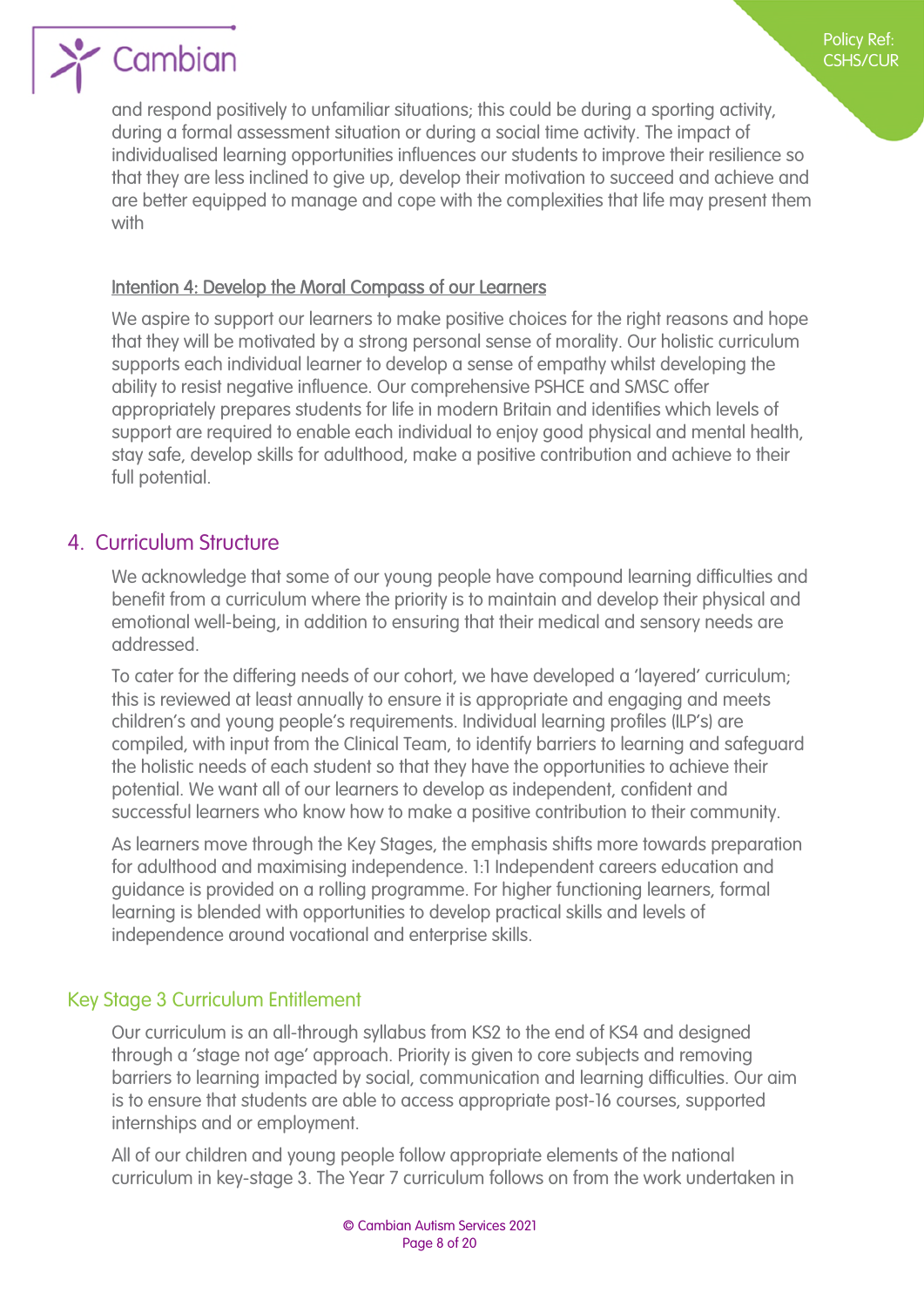## Cambian

the primary phase. In Year 9 pupils begin a supported transition onto their key-stage 4 pathway and engage in formal 1:1 CEIAG sessions with our independent advisor.

Cambian Spring Hill School typically operates a 6 teaching-period day with an additional early morning Wake and Shake session available for young people; there are also alternative activities, such as a discussion group and walking in place. Lunch times are 45 minutes for all key stages and morning break is 15 minutes; both are structured to support young people to appropriately manage their interactions with others and the level of intervention required very much depends on the individual child/young person.

Example timetables are provided below:

| ٠       | Timetable - KS3                    |                                   |                            |                             |       |                             |              |                           |                           |                       |               |
|---------|------------------------------------|-----------------------------------|----------------------------|-----------------------------|-------|-----------------------------|--------------|---------------------------|---------------------------|-----------------------|---------------|
| Day     | <b>Arrival</b><br>$8.45 -$<br>9.00 | Tutor<br>Time<br>$9.00 -$<br>9.10 | Period 1<br>$9.10 - 10.10$ | Period 2<br>$10.10 - 11.00$ |       | Period 3<br>$11.15 - 12.15$ |              | Period 4<br>$1.00 - 1.45$ | Period 5<br>$1.45 - 2.30$ | Period 6<br>2.30-3.00 | $3.05 - 3.15$ |
| Monday  |                                    |                                   | DT                         | History                     |       | English                     |              | Maths                     | PE<br>EH                  | Tutor                 |               |
| Tuesday | ihake up                           |                                   | KS3<br>English             | Maths                       | BREAK | Science                     | <b>LUNCH</b> | Textiles<br>MW            | Art<br>MH                 | Tutor                 |               |
|         | olices                             |                                   |                            |                             |       |                             |              |                           |                           |                       | Class         |

|           | Timetable - OHM $\overline{ }$ |                                   |                            |                                                  |              |                                                  |       |                           |                           |                           |                                  |
|-----------|--------------------------------|-----------------------------------|----------------------------|--------------------------------------------------|--------------|--------------------------------------------------|-------|---------------------------|---------------------------|---------------------------|----------------------------------|
| Day       | Arrival<br>$8.45 -$<br>9.00    | Tutor<br>Time<br>$9.00 -$<br>9.10 | Period 1<br>$9.10 - 10.10$ | Period 2<br>10.10 -11.00                         |              | Period 3<br>$11.15 - 12.15$                      |       | Period 4<br>$1.00 - 1.45$ | Period 5<br>$1.45 - 2.30$ | Period 6<br>2.30-3.00     | $3.05 - 3.15$                    |
| Monday    | Self<br>PE<br>Study            |                                   |                            | A Level<br>Maths                                 |              | Work Experience                                  |       | Tutor                     |                           |                           |                                  |
| Tuesday   | -Shake up<br>Lunch Choices     |                                   | A Level<br>Maths           | OHM LL<br>Work<br>Experience<br>$HW - 1:1$ Study | <b>BREAK</b> | OHM LL<br>Work<br>Experience<br>$HW - 1:1$ Study | LUNCH | A Level<br>Maths          | Self<br>Study             | Tutor                     |                                  |
| Wednesday | Wake up-                       |                                   | <b>BTEC</b><br>Level 3     |                                                  |              | <b>BTEC</b><br>Level 3                           |       | <b>BTEC</b><br>Level3     | A Level<br>Maths          | <b>BTEC</b><br>Level 3    | Class<br>staff<br><b>Meeting</b> |
| Thursday  |                                |                                   | A Level<br>Maths           | <b>BTEC</b><br>Level 3                           |              | <b>BTEC</b><br>Level<br>3                        |       | <b>BTEC</b><br>Level 3    | A Level<br>Maths          | <b>BTEC</b><br>Level<br>3 |                                  |
| Friday    |                                |                                   | PSE                        | A Level<br>Maths                                 |              | A Level<br>Maths<br>(Extra)                      |       |                           |                           |                           |                                  |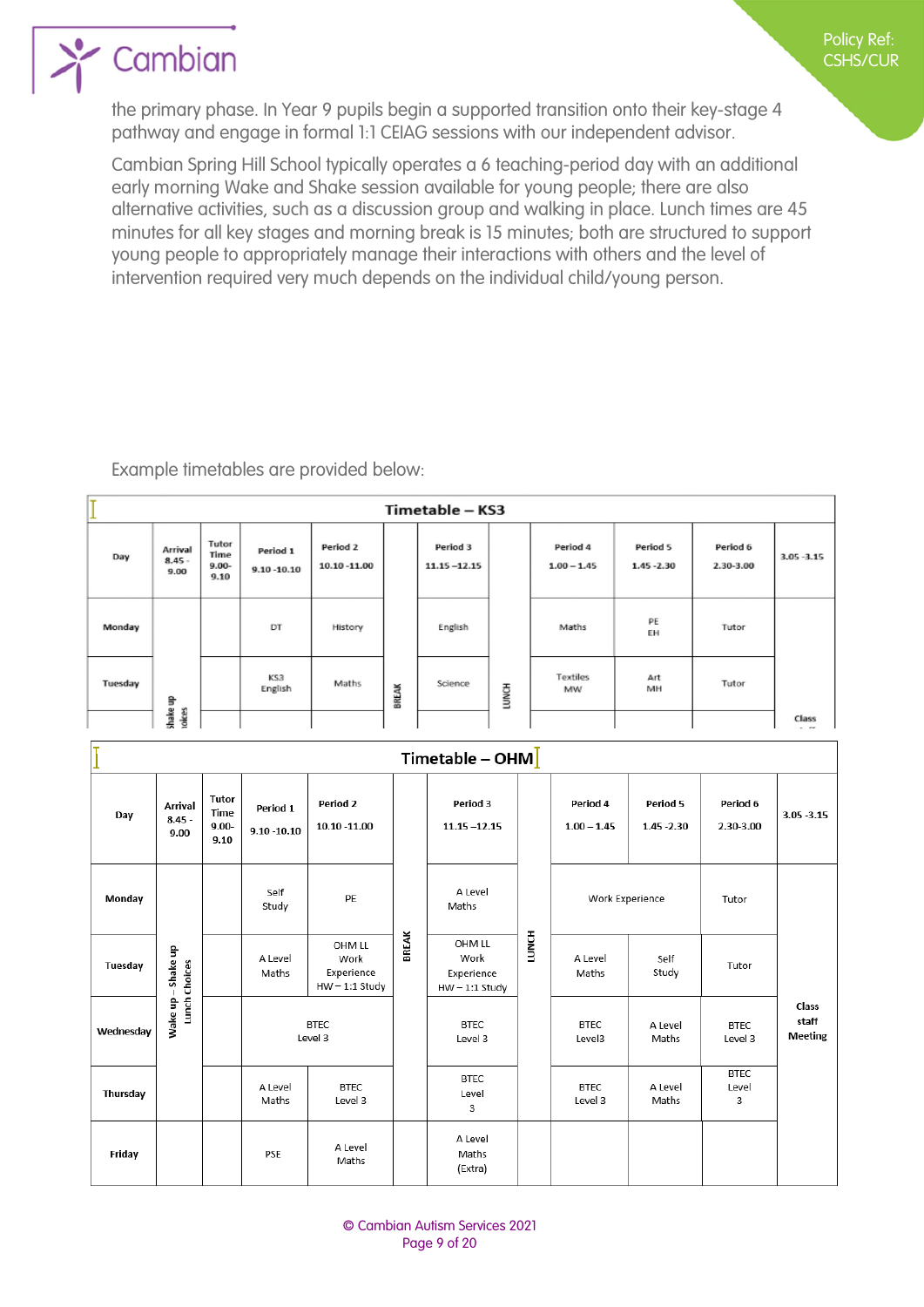

| $\mathbb I$ | Timetable - AH                     |                                          |                            |                          |              |                             |       |                           |                                        |                       |                                  |
|-------------|------------------------------------|------------------------------------------|----------------------------|--------------------------|--------------|-----------------------------|-------|---------------------------|----------------------------------------|-----------------------|----------------------------------|
| Day         | Arrival<br>$8.45 -$<br>9.00        | Tutor<br>Time<br>$9.00 -$<br>9.10        | Period 1<br>$9.10 - 10.10$ | Period 2<br>10.10 -11.00 |              | Period 3<br>$11.15 - 12.15$ |       | Period 4<br>$1.00 - 1.45$ | Period 5<br>$1.45 - 2.30$              | Period 6<br>2.30-3.00 | $3.05 - 3.15$                    |
| Monday      |                                    |                                          | Post<br>16<br>Maths        | PSE                      |              | 1:1<br>JE<br>Session        |       | Clinical Input            | Post 16<br>English                     | Tutor                 |                                  |
| Tuesday     | - Shake up                         |                                          | Post<br>16<br>Maths        | <b>BTEC</b><br>Science   | <b>BREAK</b> | AH<br>1:1<br>EW             | LUNCH | Post<br>16<br>English     | 1:1<br>Session                         | Tutor                 | Class<br>staff<br><b>Meeting</b> |
| Wednesday   | Lunch Choices<br>Wake up           |                                          | Post<br>16<br>Maths        | 1:1<br>MW<br>Session     |              | Post<br>16<br>English       |       | BTEC<br>Science           | Food<br><b>RJ</b>                      | Tutor                 |                                  |
| Thursday    |                                    |                                          | BTEC<br>Science            | Post<br>16<br>English    |              | Post<br>16<br>Maths         |       | Riding session<br>u.      |                                        |                       |                                  |
| Friday      |                                    |                                          | Work Experience            |                          |              | KH                          |       |                           | Work Experience                        |                       |                                  |
|             |                                    |                                          |                            |                          |              | Timetable - JN              |       |                           |                                        |                       |                                  |
| Day         | <b>Arrival</b><br>$8.45 -$<br>9.00 | Tutor<br><b>Time</b><br>$9.00 -$<br>9.10 | Period 1<br>$9.10 - 10.10$ | Period 2<br>10.10 -11.00 |              | Period 3<br>$11.15 - 12.15$ |       | Period 4<br>$1.00 - 1.45$ | Period 5<br>$1.45 - 2.30$              | Period 6<br>2.30-3.00 | $3.05 - 3.15$                    |
| Monday      |                                    |                                          | GCSE<br>2<br>English       | GCSE<br>2<br>Maths       |              | PSE<br>1:1<br>Support<br>EH |       | KS4<br>French             | PE                                     | Tutor                 |                                  |
| Tuesday     | nake up<br>ices                    |                                          | GCSE<br>SC                 | GCSE<br>Art<br>121       | BREAK        | GCSE<br>Spag                | LUNCH | GCSE<br>SC                | GCSE<br>$\overline{2}$<br>$0.80 + h =$ | Tutor                 |                                  |

| Tuesday   | 을<br>Shake<br>Choices     | GCSE<br>SC         | GCSE<br>Art<br>(2)                | BRE | GCSE<br>Spag<br>2   | Š | GCSE<br>SC             | GCSE<br>2<br>Maths | Tutor |                                  |
|-----------|---------------------------|--------------------|-----------------------------------|-----|---------------------|---|------------------------|--------------------|-------|----------------------------------|
| Wednesday | Lunch<br>을<br><b>Wake</b> | GCSE<br>Maths<br>2 | GCSE<br>$\overline{2}$<br>English |     | GCSE<br>SC          |   | <b>BTEC</b><br>Food    | GCSE<br>ICT<br>CR  | Tutor | Class<br>staff<br><b>Meeting</b> |
| Thursday  |                           | GCSE<br>Art<br>(2) | GCSE<br>SC                        |     | GCSE<br>Maths<br>2  |   | GCSE<br>(2)<br>English | GCSE<br>ICT<br>CR  | Tutor |                                  |
| Friday    |                           | Princes<br>Trust   | KS4<br>French                     |     | <b>BTEC</b><br>Food |   |                        |                    |       |                                  |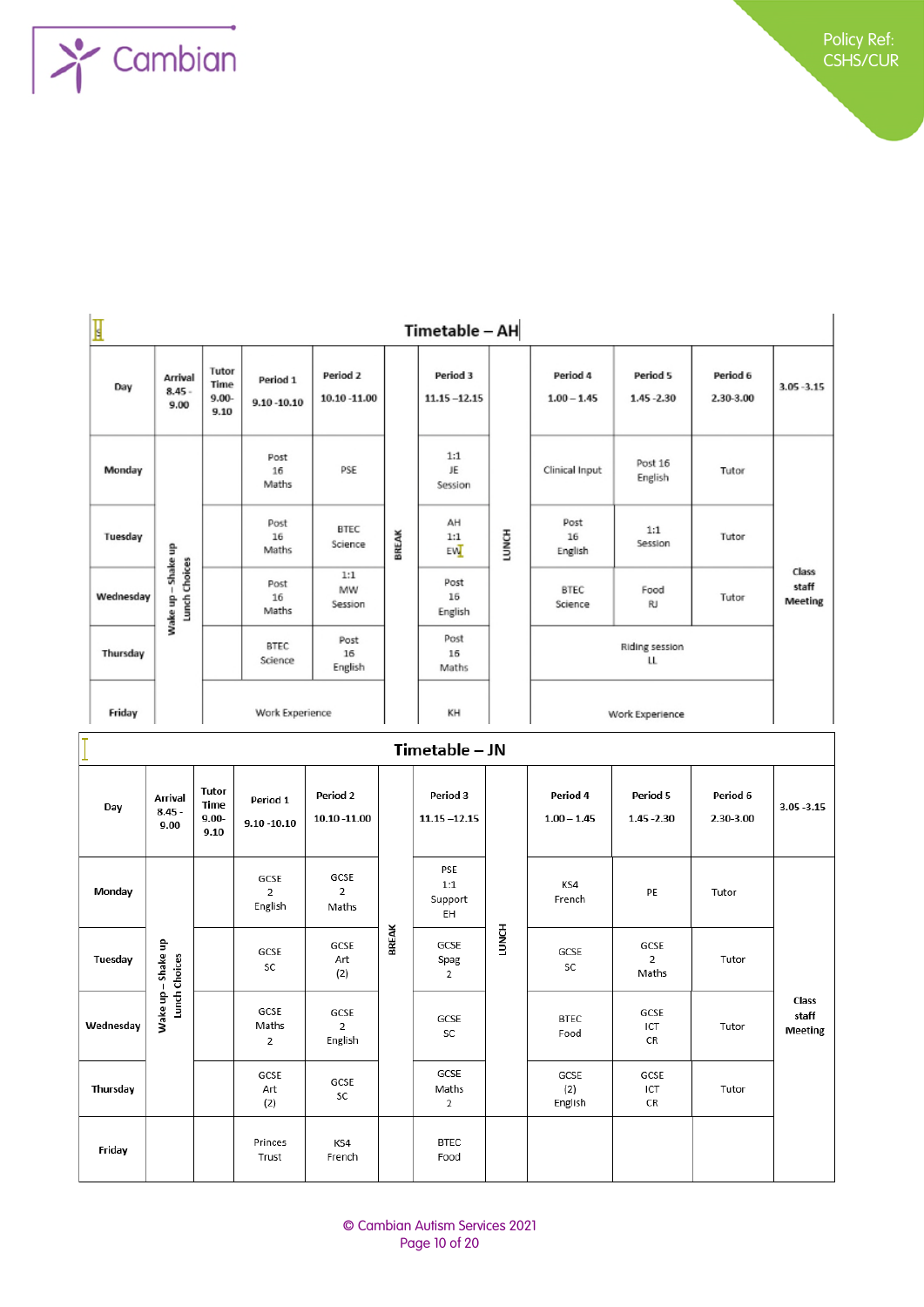

## 5. Appendix A: Whole School Curriculum Strands 2021/2022

<span id="page-10-0"></span>

| <b>Differentiated and Personalised</b><br>Curriculum                                                                                                                                                                                                                                                                                                                                                                                                                           | <b>Therapeutic Curriculum</b>                                                                                                                                                                                                                                                                                                                                                                                                                                                               | <b>Adapted National Curriculum</b>                                                                                                                                                                                                                                                                                                                                                                | <b>Post-16 Curriculum</b>                                                                                                                                                                                                                                                                                                                                                                                                                                                                                                   |
|--------------------------------------------------------------------------------------------------------------------------------------------------------------------------------------------------------------------------------------------------------------------------------------------------------------------------------------------------------------------------------------------------------------------------------------------------------------------------------|---------------------------------------------------------------------------------------------------------------------------------------------------------------------------------------------------------------------------------------------------------------------------------------------------------------------------------------------------------------------------------------------------------------------------------------------------------------------------------------------|---------------------------------------------------------------------------------------------------------------------------------------------------------------------------------------------------------------------------------------------------------------------------------------------------------------------------------------------------------------------------------------------------|-----------------------------------------------------------------------------------------------------------------------------------------------------------------------------------------------------------------------------------------------------------------------------------------------------------------------------------------------------------------------------------------------------------------------------------------------------------------------------------------------------------------------------|
| <b>Pines / Oaktrees / Chestnuts</b>                                                                                                                                                                                                                                                                                                                                                                                                                                            | <b>Pines / Oaktrees / Chestnuts</b>                                                                                                                                                                                                                                                                                                                                                                                                                                                         | <b>Pines</b>                                                                                                                                                                                                                                                                                                                                                                                      | <b>Pines</b>                                                                                                                                                                                                                                                                                                                                                                                                                                                                                                                |
| Learners who are likely:<br>· to be working below age related<br>expectations<br>· to have a 'spikey' profile<br>• to require a level of flexibility in their<br>timetable<br>• to require 1:1 support, sometimes 2:1<br>· to require low level demand<br>• to require significant therapeutic<br>learning opportunities<br>· to have a history of trauma and/or<br>mental health needs<br>• to require phased introduction to<br>peers<br>· to have significant sensory needs | Learners who are likely:<br>· to be working below age related<br>expectations<br>• to be unable to follow the full<br>national curriculum due to high levels<br>of academic demand<br>• to require therapeutic learning<br>opportunities at various points<br>throughout the day<br>· to have a lack of resilience<br>• to require social communication<br>development<br>• to have a learning difficulty<br>• to require 1:1 or 1:2 staffing ratios<br>• to have significant sensory needs | Learners who are likely:<br>• to be working at age related<br>expectations<br>• to be able to follow the demand of<br>the national curriculum<br>• to fully engage with learning<br>• to have a desire to learn and develop<br>• to require high levels of structure and<br>routine in their timetable<br>• to have a lack of resilience<br>• to require 1:2 staffing ratios,<br>occasionally 1:1 | Learners who are likely:<br>• to be age 16 or above (on occasion<br>there may be younger students if the<br>offer meets need and is most<br>appropriate)<br>· to require independence skills in<br>preparation for adulthood<br>• to require work experience in<br>preparation for adulthood<br>• to require a programme<br>• to meet individual transition needs<br>• to have a lack of resilience<br>• to require 1:1 or 1:2 staffing ratios<br>• to require access to English and<br>Maths stepping stone qualifications |
|                                                                                                                                                                                                                                                                                                                                                                                                                                                                                |                                                                                                                                                                                                                                                                                                                                                                                                                                                                                             | What do we use to inform our learning intentions?                                                                                                                                                                                                                                                                                                                                                 |                                                                                                                                                                                                                                                                                                                                                                                                                                                                                                                             |
| <b>EHCP Outcomes</b><br><b>Equals Curriculum</b><br><b>National Curriculum</b><br>Quality of Life / Independence Plus<br><b>Princes Trust</b><br><b>Sensory Diet</b><br>Ascentis Entry Level English and Maths<br>Awards<br><b>AQA Unit Awards</b><br>SaLT/OT/Clinical Psychologist<br>recommendations                                                                                                                                                                         | <b>EHCP Outcomes</b><br>Equals Curriculum<br><b>National Curriculum</b><br>Quality of Life / Independence Plus<br><b>Princes Trust</b><br><b>Sensory Diet</b><br>Ascentis Entry Level English and Maths<br><b>Awards</b><br><b>AQA Unit Awards</b><br>SaLT/OT/Clinical Psychologist<br>recommendations                                                                                                                                                                                      | <b>EHCP Outcomes</b><br><b>National Curriculum</b><br><b>GCSE Syllabus</b><br><b>BTEC</b><br><b>Princes Trust</b><br><b>Functional Skills</b><br>LIBF<br>Ascentis Entry Level to Level 2 English<br>and Maths Awards<br><b>AQA Unit Awards</b>                                                                                                                                                    | <b>EHCP Outcomes</b><br><b>Equals Curriculum</b><br><b>National Curriculum</b><br>Quality of Life / Independence Plus<br><b>Princes Trust</b><br><b>Sensory Diet</b><br>Ascentis Entry Level English and Maths<br>Award<br><b>AQA Unit Awards</b><br>SaLT/OT/Clinical Psychologist<br>recommendations                                                                                                                                                                                                                       |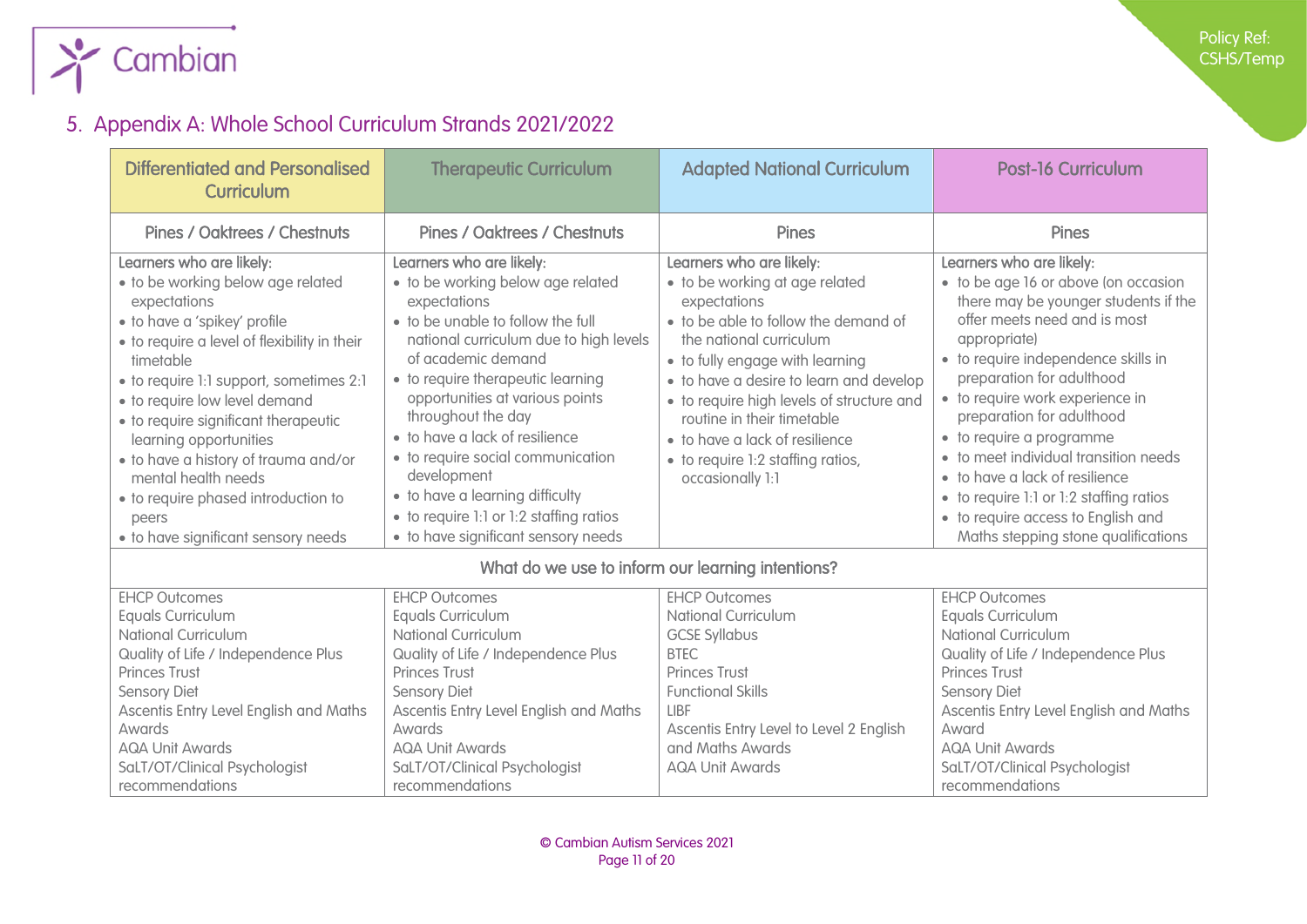| Young person's interests, dreams and<br>aspirations                                                                                                                                                                                                                                                                                                                                                                                                                                                                                                                                                                                                                                                                                                                                                                                                                  | Young person's interests, dreams and<br>aspirations                                                                                                                                                                                                                                                                                                                                                                                                                                                                                                                                                                                                                                                                                                                                                                                                  | SaLT/OT/Clinical Psychologist<br>recommendations<br>Young person's interests, dreams and<br>aspirations                                                                                                                                                                                                                                                                                                                                                                                                                                                                                                                                                                                                                                             | Young person's interests, dreams and<br>aspirations                                                                                                                                                                                                                                                                                                                                                                                                                                                                                                                                                                                                                                                                                                                            |
|----------------------------------------------------------------------------------------------------------------------------------------------------------------------------------------------------------------------------------------------------------------------------------------------------------------------------------------------------------------------------------------------------------------------------------------------------------------------------------------------------------------------------------------------------------------------------------------------------------------------------------------------------------------------------------------------------------------------------------------------------------------------------------------------------------------------------------------------------------------------|------------------------------------------------------------------------------------------------------------------------------------------------------------------------------------------------------------------------------------------------------------------------------------------------------------------------------------------------------------------------------------------------------------------------------------------------------------------------------------------------------------------------------------------------------------------------------------------------------------------------------------------------------------------------------------------------------------------------------------------------------------------------------------------------------------------------------------------------------|-----------------------------------------------------------------------------------------------------------------------------------------------------------------------------------------------------------------------------------------------------------------------------------------------------------------------------------------------------------------------------------------------------------------------------------------------------------------------------------------------------------------------------------------------------------------------------------------------------------------------------------------------------------------------------------------------------------------------------------------------------|--------------------------------------------------------------------------------------------------------------------------------------------------------------------------------------------------------------------------------------------------------------------------------------------------------------------------------------------------------------------------------------------------------------------------------------------------------------------------------------------------------------------------------------------------------------------------------------------------------------------------------------------------------------------------------------------------------------------------------------------------------------------------------|
|                                                                                                                                                                                                                                                                                                                                                                                                                                                                                                                                                                                                                                                                                                                                                                                                                                                                      |                                                                                                                                                                                                                                                                                                                                                                                                                                                                                                                                                                                                                                                                                                                                                                                                                                                      | What does this look like in a teaching group?                                                                                                                                                                                                                                                                                                                                                                                                                                                                                                                                                                                                                                                                                                       |                                                                                                                                                                                                                                                                                                                                                                                                                                                                                                                                                                                                                                                                                                                                                                                |
| A large proportion of 1:1 lessons with<br>opportunities to join specific small<br>teaching groups (maximum 4) when<br>appropriate<br>A broad and balanced curriculum that<br>extends beyond the academic,<br>vocational and technical aspects but<br>which meets the independent school<br>experiences criteria<br>Sequenced learning towards<br>knowledge for future living, learning,<br>leisure and work<br>Flexible opportunities on the timetable<br>to accommodate need<br>Consistent staff to promote positive<br>relationships<br>Access to a range of learning<br>environments including off campus<br>community experiences if appropriate<br>Access to therapeutic lessons such as<br>Art, Music and Therapy Dog<br>Access to indirect and/or direct<br>Occupational Therapy, Speech and<br>language Therapy and Clinical<br>Psychology where appropriate | Group teaching with consistent staff for<br>the majority of lessons. Class sizes up<br>to a maximum of 5 students<br>A broad and balanced curriculum that<br>extends beyond the academic,<br>vocational and technical aspects but<br>which meets the independent school<br>experiences criteria<br>Sequenced learning towards<br>knowledge for future living, learning,<br>leisure and work<br>Flexible opportunities on the timetable<br>to accommodate need<br>Consistent staff to promote positive<br>relationships<br>Access to a range of learning<br>environments including off campus<br>community experiences if appropriate<br>Access to therapeutic lessons such as<br>Art, Music and Therapy Dog<br>Access to indirect and/or direct<br>Occupational Therapy, Speech and<br>language Therapy and Clinical<br>Psychology where appropriate | Distinct teaching group with subject<br>specific teaching. Consistent staffing<br>with a maximum group size of 8.<br>A broad and balanced curriculum that<br>extends beyond the academic,<br>vocational and technical aspects but<br>which meets the independent school<br>experiences criteria<br>Sequenced learning towards<br>knowledge for future learning and<br>employment<br>Consistent staff to promote positive<br>relationships<br>Access to some off campus and<br>community learning experiences<br>Access to GCSE pathway in KS3/4<br>Opportunities to take part in residential<br>activities<br>Access to indirect and/or direct<br>Occupational Therapy, Speech and<br>language Therapy and Clinical<br>Psychology where appropriate | Group teaching with consistent staff for<br>the majority of lessons. Class sizes up<br>to a maximum of 5 students<br>A broad and balanced curriculum that<br>extends beyond the academic,<br>vocational and technical aspects but<br>which meets the independent school<br>experiences criteria<br>Sequenced learning towards<br>knowledge for future living, learning,<br>leisure and work<br>Flexible opportunities on the timetable<br>to accommodate need<br>Consistent staff to promote positive<br>relationships<br>Timetables reflect individual study<br>programmes<br>Internal and external work experience<br>opportunities<br>Access to indirect and/or direct<br>Occupational Therapy, Speech and<br>language Therapy and Clinical<br>Psychology where appropriate |
|                                                                                                                                                                                                                                                                                                                                                                                                                                                                                                                                                                                                                                                                                                                                                                                                                                                                      |                                                                                                                                                                                                                                                                                                                                                                                                                                                                                                                                                                                                                                                                                                                                                                                                                                                      | How is evidence gathered?                                                                                                                                                                                                                                                                                                                                                                                                                                                                                                                                                                                                                                                                                                                           |                                                                                                                                                                                                                                                                                                                                                                                                                                                                                                                                                                                                                                                                                                                                                                                |
| Work Books, photographs, unit awards,                                                                                                                                                                                                                                                                                                                                                                                                                                                                                                                                                                                                                                                                                                                                                                                                                                | Work Books, photographs, unit awards,                                                                                                                                                                                                                                                                                                                                                                                                                                                                                                                                                                                                                                                                                                                                                                                                                | Work Books, unit awards, port-folio                                                                                                                                                                                                                                                                                                                                                                                                                                                                                                                                                                                                                                                                                                                 | Work Books, photographs, unit awards,                                                                                                                                                                                                                                                                                                                                                                                                                                                                                                                                                                                                                                                                                                                                          |
| witness statements, port-folio work                                                                                                                                                                                                                                                                                                                                                                                                                                                                                                                                                                                                                                                                                                                                                                                                                                  | witness statements, port-folio work                                                                                                                                                                                                                                                                                                                                                                                                                                                                                                                                                                                                                                                                                                                                                                                                                  | work                                                                                                                                                                                                                                                                                                                                                                                                                                                                                                                                                                                                                                                                                                                                                | witness statements, port-folio work                                                                                                                                                                                                                                                                                                                                                                                                                                                                                                                                                                                                                                                                                                                                            |

 $\sum$  Cambian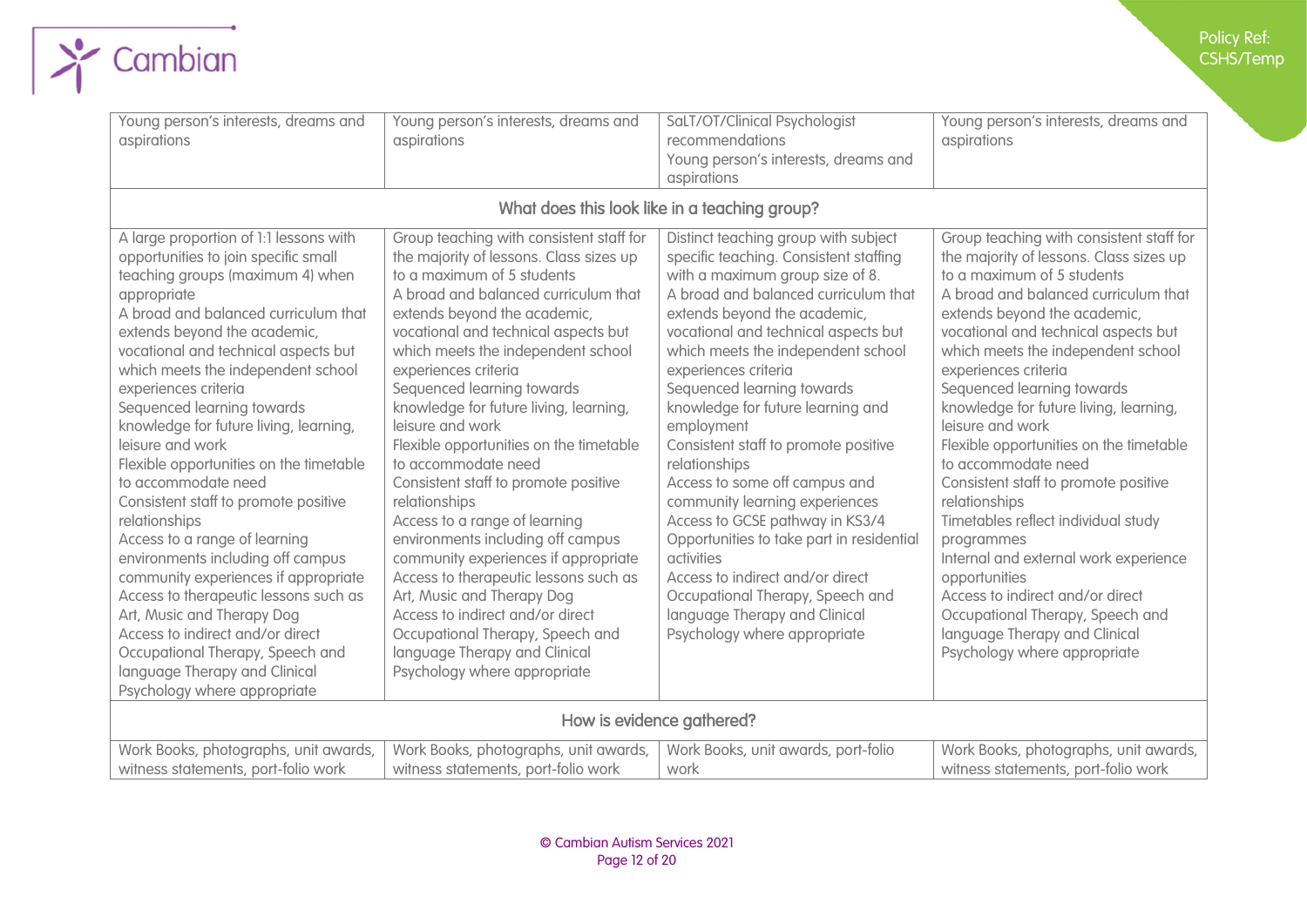| How do we determine good / outstanding ipsative progress? |                                            |                                            |                                       |  |  |  |  |
|-----------------------------------------------------------|--------------------------------------------|--------------------------------------------|---------------------------------------|--|--|--|--|
| <b>Accountability Meetings, GL</b>                        | <b>Accountability Meetings, GL</b>         | <b>Accountability Meetings, GL</b>         | <b>Accountability Meetings, GL</b>    |  |  |  |  |
| <b>Standardised Assessments, Core</b>                     | <b>Standardised Assessments, Core</b>      | <b>Standardised Assessments, Core</b>      | <b>Standardised Assessments, Core</b> |  |  |  |  |
| Subject Trackers, Work Books, EHCP                        | Subject Trackers, Work Books, EHCP         | Subject Trackers, Work Books, EHCP         | Subject Trackers, Work Books, EHCP    |  |  |  |  |
| Progress Tracker, Clinical Services                       | <b>Progress Tracker, Clinical Services</b> | <b>Progress Tracker, Clinical Services</b> | Progress Tracker, Clinical Services   |  |  |  |  |
| Reports, Behaviour Data                                   | Reports, Behaviour Data                    | Reports, Behaviour Data                    | Reports, Behaviour Data               |  |  |  |  |

#### Please Note

Cambian

Some children/young people may have a deliberate move from one curriculum to another as part of a planned and agreed transition as they make progress. Others may move curriculum to accommodate personal, social and emotional issues such as illness, emotional difficulties, medication changes, deteriorating mental health.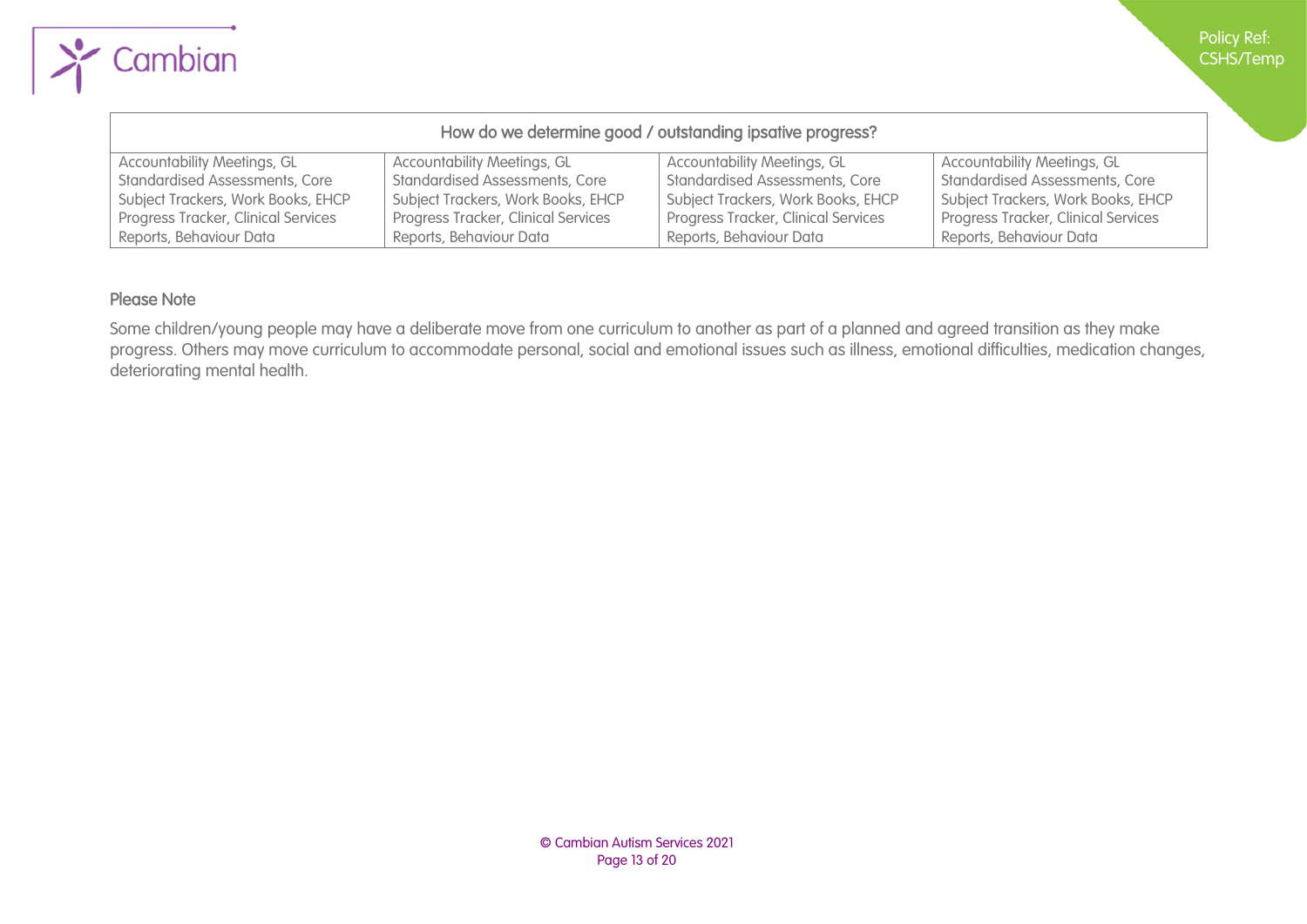

### 6. Appendix B: Formal Curriculum (GCSE) Year 1 Core Subjects

Curriculum Overview 2020 / 2021

<span id="page-13-1"></span><span id="page-13-0"></span>

|                                                                       |                    | Term                                                                                                                                                                |                                                                         |                                                                                                                                           |                                                                                               |                                                                                                                                            |                                                                          |  |
|-----------------------------------------------------------------------|--------------------|---------------------------------------------------------------------------------------------------------------------------------------------------------------------|-------------------------------------------------------------------------|-------------------------------------------------------------------------------------------------------------------------------------------|-----------------------------------------------------------------------------------------------|--------------------------------------------------------------------------------------------------------------------------------------------|--------------------------------------------------------------------------|--|
|                                                                       |                    |                                                                                                                                                                     | Autumn                                                                  |                                                                                                                                           | <b>Spring</b>                                                                                 |                                                                                                                                            | <b>Summer</b>                                                            |  |
| Independent<br><b>School</b>                                          | Subject            | <b>Half-Term 1</b>                                                                                                                                                  | <b>Half-Term 2</b>                                                      | <b>Half-Term 3</b>                                                                                                                        | Half-Term 4                                                                                   | Half-Term 5                                                                                                                                | Half-Term 6                                                              |  |
| <b>Explorations in</b><br>Creative<br>Writing                         | English            |                                                                                                                                                                     |                                                                         | <b>Writer's Viewpoints and Perspectives</b>                                                                                               |                                                                                               | <b>Speaking and Listening Activities</b><br><b>Leading Assessment</b>                                                                      |                                                                          |  |
| • Collecting<br>and<br>representing<br>data<br>• Sequences<br>• Basic | <b>Mathematics</b> | · Angles, scale<br>and bearings<br>• Number,<br>factors and<br>multiples<br>· Basic algebra<br>• Fractions and<br>decimals<br>• Coordinates<br>and linear<br>graphs | • Percentages<br>revision                                               | • Perimeter and<br>area<br>• Circumference<br>and area<br>• Real life graphs<br>• Ration and<br>proportion<br>• Properties of<br>polygons | • Equations<br>· Indices<br>• Surds<br>• Basic<br>probability<br>• Standard for<br>• Measures | • Transformation<br>• Congruence<br>and similarity<br>$\bullet$ 2D<br>representations<br>of 3D shapes<br>• Calculating with<br>percentages | • Statistical<br>measures<br>• Constructions<br>and loci<br>• Revision   |  |
| Scientific                                                            | Science            | • States of matter<br>• Atomic structure<br>• Periodic table                                                                                                        | • Chemical<br>quantities<br>• Cells in animals<br>and plants<br>• Waves | • Forces and<br>energy changes<br>• Structure and<br>bonding<br>• Magnetism and<br>electromagnetis<br>m                                   | • Systems in the<br>human body<br>• Plants and<br>photosynthesis                              | • Lifestyle and<br>health<br>• Radiation and<br>risk<br>• Preventing,<br>treating and<br>curing diseases                                   | • Forces and<br>motion<br>• Electricity<br>• Acids and<br><b>alkalis</b> |  |

Policy Ref: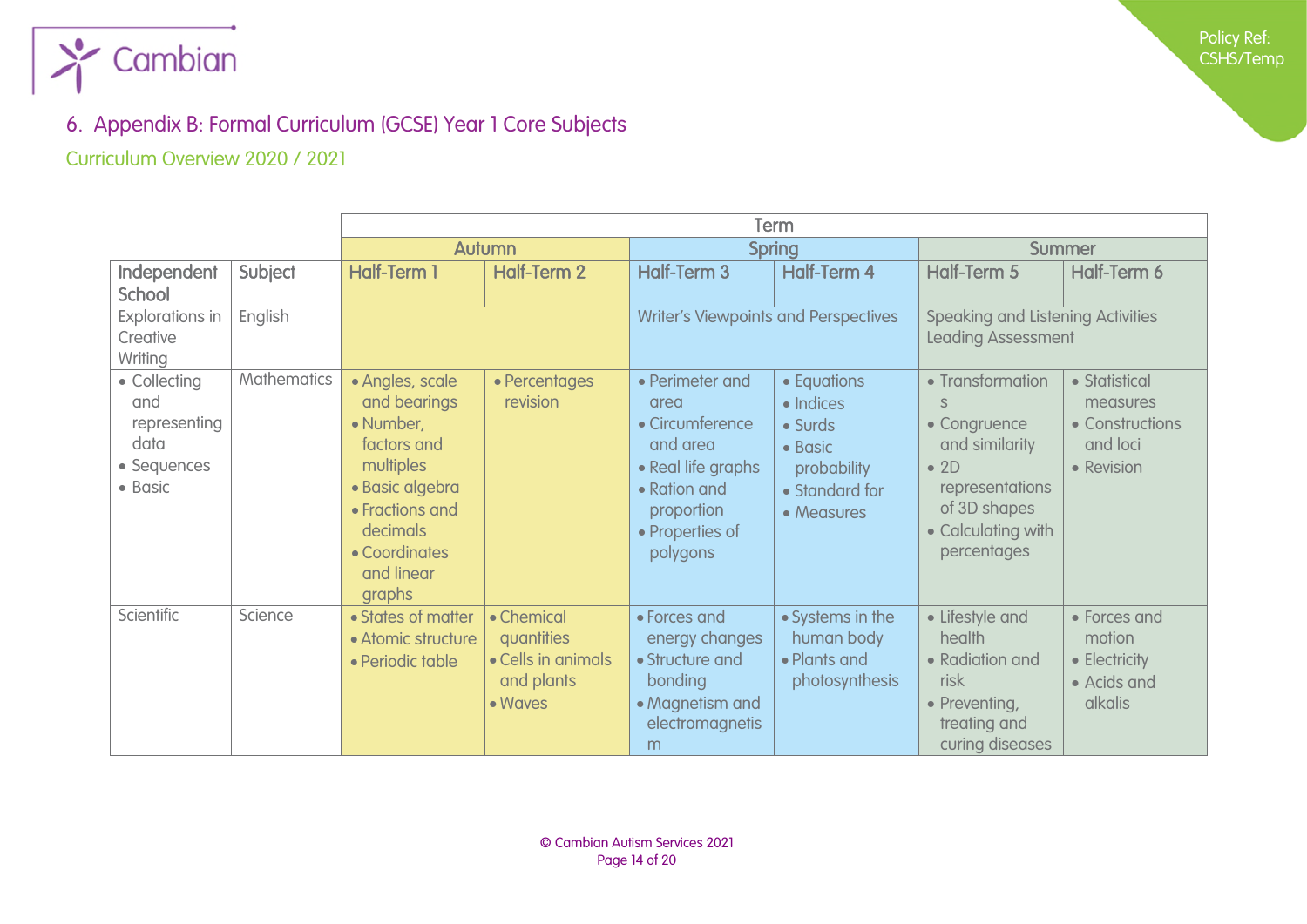

### 7. Appendix C: Formal Curriculum (GCSE) Year 2 Core Subjects

#### Curriculum Overview 2021 / 2022

<span id="page-14-1"></span><span id="page-14-0"></span>

|                    |                    |                                  | <b>Autumn</b>                       |                                   | <b>Spring</b>   | <b>Summer</b>                      |                 |  |
|--------------------|--------------------|----------------------------------|-------------------------------------|-----------------------------------|-----------------|------------------------------------|-----------------|--|
| <b>Independent</b> | Subject            | <b>Half-Term 1</b>               | Half-Term 2                         | Half-Term 3                       | Half-Term 4     | Half-Term 5                        | Half-Term 6     |  |
| School             |                    |                                  |                                     |                                   |                 |                                    |                 |  |
| <b>Standards</b>   |                    |                                  |                                     |                                   |                 |                                    |                 |  |
| Linguistics        | English            | To gain underpinning grammar and |                                     | Receiving and responding to       |                 | Develop reading and writing skills |                 |  |
|                    |                    | punctuation skills               |                                     | information                       |                 |                                    |                 |  |
| Mathematical       | <b>Mathematics</b> | • Understand                     | • Handling Data                     | $\bullet$ Using                   | • Understanding | • Understanding                    | • Understanding |  |
|                    |                    | <b>Number</b>                    | • Understanding                     | <b>Calculations</b>               | and Using       | and Using 2D                       | Perimeter and   |  |
|                    |                    | • Measure: Time                  | length, weight,                     | • Multiplication                  | <b>Decimals</b> | <b>Shapes</b>                      | Area            |  |
|                    |                    | and                              | and capacity                        | and Division of                   |                 |                                    |                 |  |
|                    |                    | <b>Temperature</b>               |                                     | <b>Whole Numbers</b>              |                 |                                    |                 |  |
| <b>Scientific</b>  | Science            |                                  | Biology: environment, evolution and | Chemistry: elements, mixtures and |                 | Physics: Energy, forces and the    |                 |  |
|                    |                    | inheritance                      |                                     | compounds                         |                 | structure of matter                |                 |  |
|                    |                    |                                  |                                     | OR                                |                 | OR                                 |                 |  |
|                    |                    |                                  |                                     | Chemistry in our world            |                 | Electricity, magnetism and waves   |                 |  |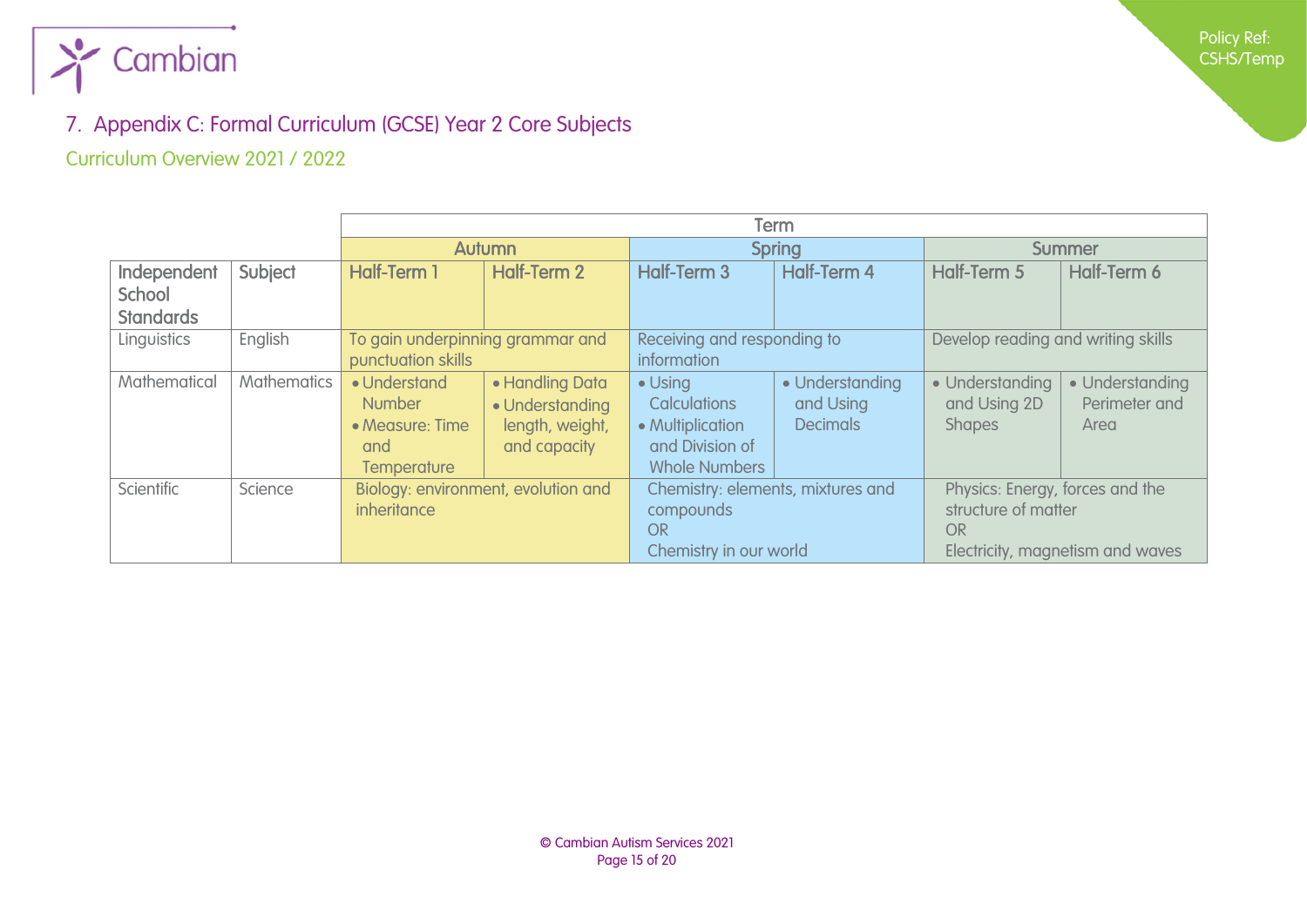

### 8. Appendix D: Independent School Strands

| Independent                                                                   | <b>Timetabled Subject</b>                                                                                                                                        | <b>Definition</b>                                                                                                                                                                                                                                                                                                                                                            |
|-------------------------------------------------------------------------------|------------------------------------------------------------------------------------------------------------------------------------------------------------------|------------------------------------------------------------------------------------------------------------------------------------------------------------------------------------------------------------------------------------------------------------------------------------------------------------------------------------------------------------------------------|
| <b>School Strands</b>                                                         |                                                                                                                                                                  |                                                                                                                                                                                                                                                                                                                                                                              |
| Linguistic                                                                    | English                                                                                                                                                          | This area is concerned with developing pupils' communication skills and increasing their command of language through<br>listening, speaking, reading and writing-pupils must acquire speaking, listening and literacy skills.                                                                                                                                                |
| Mathematical                                                                  | Maths                                                                                                                                                            | This area concerns pupils making calculations, understanding and appreciating relationships and patterns in number and<br>space and developing their capacity to think logically and express themselves clearly. Their knowledge and understanding of<br>mathematics should be developed in a variety of ways, including practical activity, exploration and discussion.     |
| <b>Scientific</b>                                                             | Science                                                                                                                                                          | This area is concerned with increasing pupils' knowledge and understanding of nature, materials and forces and with<br>developing the skills associated with science as a process of enquiry: for example, observing, forming hypotheses,<br>conducting experiments and recording their findings. This does not necessarily require extensive practical work.                |
| <b>Technological</b>                                                          | ICT, Design and Technology, Food<br>Technology                                                                                                                   | Technological Skills can include the use of ICT; developing, planning and communicating ideas; working with tools,<br>equipment, materials and components to produce good quality products; and evaluation processes and products. If a<br>school does not allow the use of IT systems it should still teach pupils to be aware of the impact these can have in their lives. |
| <b>Human and Social</b>                                                       | History, Geography, Politics,<br>Citizenship, Outdoor Ed, PHSE                                                                                                   | This area is concerned with people and with their environment, and how human action, now and in the past, has influenced<br>events and conditions. In most schools, the subjects of History and Geography make a strong contribution to this area.                                                                                                                           |
| Physical                                                                      | P.E., Horse Riding, Outdoor Ed                                                                                                                                   | This area aims to develop the pupils' physical control and coordination as well as their tactical skills and imaginative<br>responses, and to help them to evaluate and improve their performance. Pupils should also acquire knowledge and<br>understanding of the basic principles of fitness and health.                                                                  |
| <b>Aesthetic and</b><br>Creative                                              | Art, Music, Drama, Design and<br>Technology                                                                                                                      | This area is concerned with the processes of making, composing and inventing. There are aesthetic and creative aspects of<br>all subjects, but some make a particularly strong contribution including Art, Music, Dance, Drama and the study of literature<br>because they call for personal, imaginative and often practical responses.                                     |
| *Quality of Life<br>(QoL)                                                     | Independent Living Skills (ILS),<br><b>Employability, Money</b><br>Management, Community<br><b>Engagement, Princes Trust,</b><br>Careers, Work Experience, PHSCE | This area aims to develop and promote the quality of life for each of our pupils as they progress through the school and<br>prepare for adulthood and their future. The 3 key dimensions to this area are Independence, Social Participation and<br>Wellbeing.                                                                                                               |
| **Spiritual, moral,<br>social and cultural<br>development of<br>pupils (SMSC) | PHSCE, RE, Princes Trust, Tutorials                                                                                                                              | This area aims to ensure that pupils develop their spiritual, moral, social and cultural awareness. PHSCE and RE make strong<br>contributions.                                                                                                                                                                                                                               |
| <b>**British Values</b>                                                       | Politics, Citizenship, PHSCE,<br><b>Tutorials</b>                                                                                                                | This area aims to promote pupils ability to distinguish right from wrong, respecting the civil and criminal law of England with<br>a view to the consequences of their own and others' actions                                                                                                                                                                               |

<span id="page-15-0"></span>Note: Many subjects weave across many of the Independent School strands and reference elements of the National Curriculum. However, for the ease of planning you will only refer to the subject area under one strand.

\* = This is not a specific Independent School Standards strand. However, Cambian Spring Hill School believes that the curriculum should support our young people into adulthood and supports this by helping them to develop the skills required to be happy, confident and effective citizens

\*\*= These are not specific strands but we are required to develop both SMSC and British Values across the curriculum. The table shows predominantly this will happen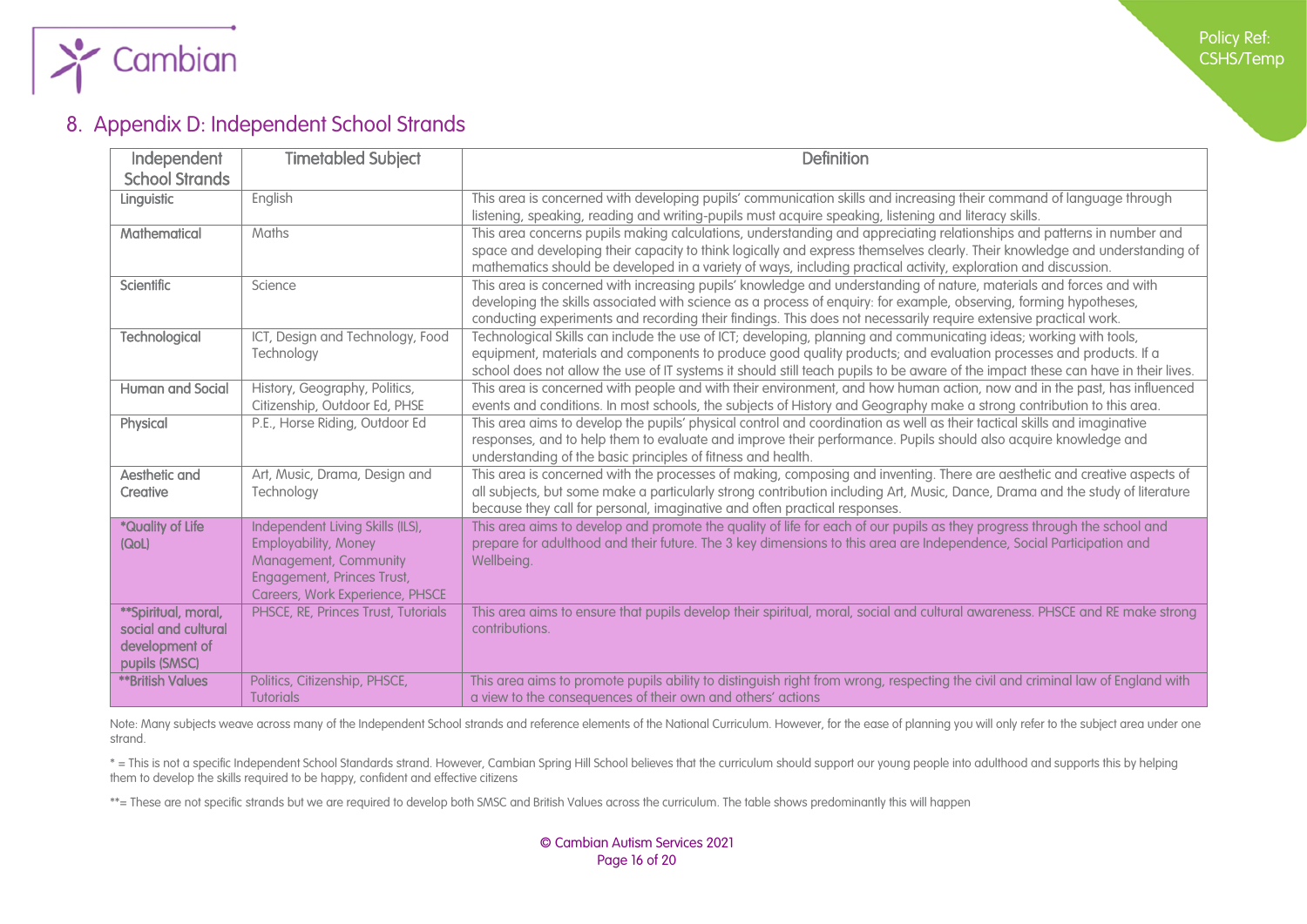

## 9. Appendix E: Social Interaction and Communication – Enrichment Opportunities

<span id="page-16-0"></span>

| <b>Whole School Enrichment</b>          | <b>Lunch Time Activities</b>     | <b>Community Engagement</b>        | <b>Bespoke Interventions</b>           |
|-----------------------------------------|----------------------------------|------------------------------------|----------------------------------------|
| <b>SLT &amp; Class Assemblies</b>       | <b>Basketball Club</b>           | <b>Parent Tours</b>                | S & L Classes Programme                |
| <b>PSHE Themed Days</b>                 | Dodgeball Club                   | <b>Parent Visits</b>               | S & L Assessment                       |
| Wake & Shake                            | <b>Lunchtime Singing Club</b>    | <b>Celebratory Assemblies</b>      | <b>Additional/Specific</b>             |
| <b>Tutor Time</b>                       | <b>ICT Club</b>                  | <b>Parents Showcase</b>            | <b>Literacy/Numeracy Interventions</b> |
| Science Lab Events                      | <b>Football Club</b>             | <b>Transition Events</b>           | <b>Social Stories Support</b>          |
| <b>Cross-Curricular Activities</b>      | Arts & Craft Club                | <b>Work Related Learning Links</b> | <b>ELSA Support</b>                    |
| <b>Outdoor Education</b>                | <b>Board Games and Lego Club</b> | Lister House                       | <b>Social Skills Classes</b>           |
| <b>History Days</b>                     | <b>Reading Club</b>              | <b>Sports Day</b>                  | <b>Mentoring Scheme</b>                |
| <b>Enterprise Challenge</b>             | <b>Robot Club</b>                | Local Library                      | <b>Multi-Agency Partners</b>           |
| <b>Regular Theatre and Cinema</b>       | <b>Film Club</b>                 | Year 11 Prom                       | <b>CAMHS</b>                           |
| <b>Visits</b>                           | <b>Gardening Club</b>            | Parent e-Safety Workshop           | <b>Clinical Psychologist</b>           |
| <b>Art Workshops</b>                    |                                  | <b>Christmas Church Service</b>    | <b>Occupational Therapist</b>          |
| <b>Induction and Transitions Days</b>   |                                  | Christmas Lunch                    | <b>Student Support &amp; Wellbeing</b> |
| to Work Experience Placements           |                                  | <b>Festival Events</b>             | Officer                                |
| Life Skills and PSHE Visits to the      |                                  |                                    | <b>Breakfast Club</b>                  |
| <b>Fire Service and Local Amenities</b> |                                  |                                    |                                        |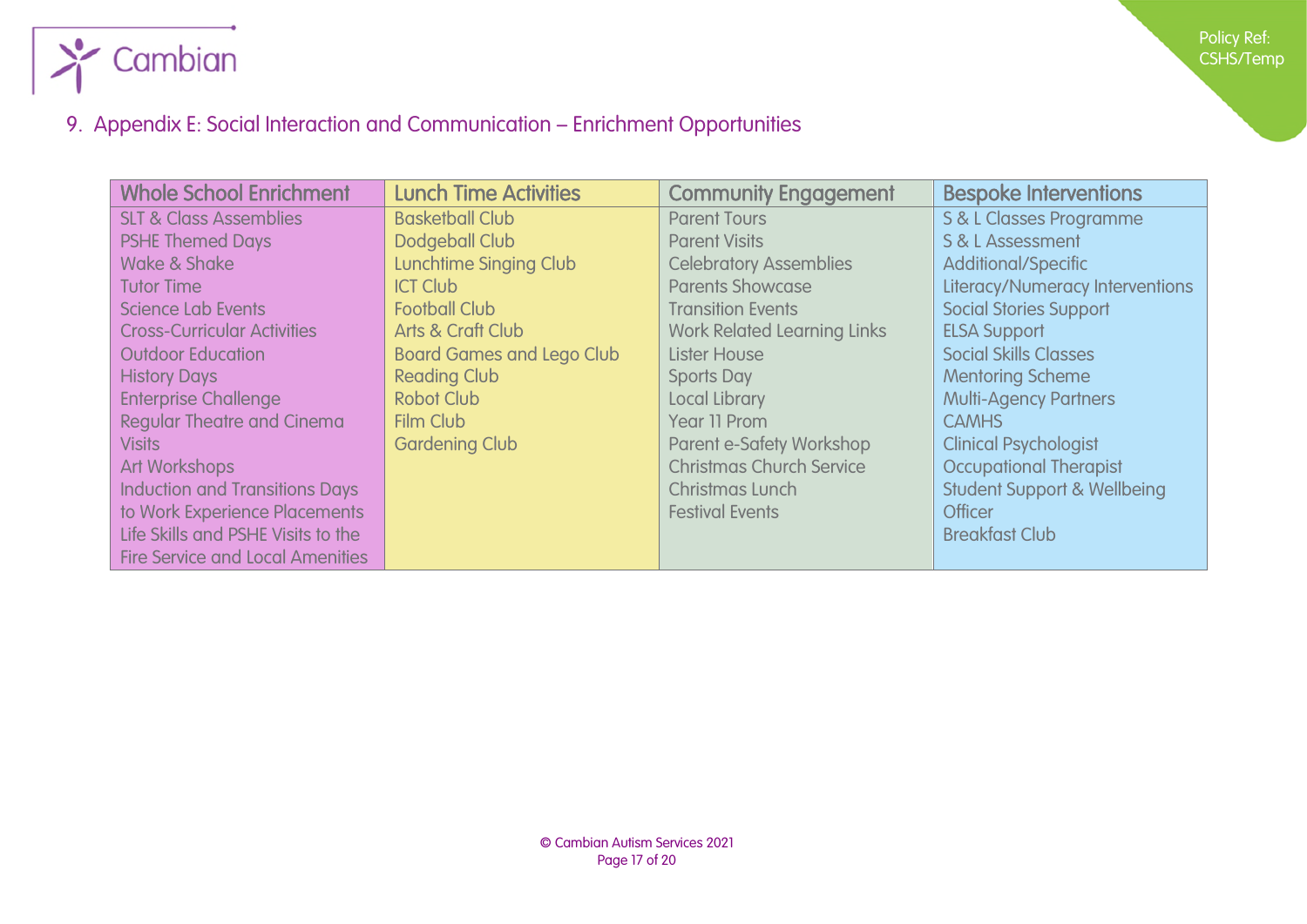

## 10.Appendix F: Key Stage 3 Curriculum 2021 / 2022

<span id="page-17-0"></span>

| Spring Hill School adopts a holistic ASD model of education that encompasses the academic progress of our students, but also supports them through the intergradation of<br>Specialist Support and the Development of life skills. The school also uses a thematic approach to the curriculum and embeds the key learning through the use of five themes<br>SHS Key Stage 3 Curriculum 2021 - 2022<br>throughout the year. Some subjects are stand-alone and emphasis is placed on these when appropriate. |                                                                                                                      |                                                   |                                                                             |                                                                                |                                                     |                                                                    |                                                                                            |                                                                         |                                                                              |  |
|------------------------------------------------------------------------------------------------------------------------------------------------------------------------------------------------------------------------------------------------------------------------------------------------------------------------------------------------------------------------------------------------------------------------------------------------------------------------------------------------------------|----------------------------------------------------------------------------------------------------------------------|---------------------------------------------------|-----------------------------------------------------------------------------|--------------------------------------------------------------------------------|-----------------------------------------------------|--------------------------------------------------------------------|--------------------------------------------------------------------------------------------|-------------------------------------------------------------------------|------------------------------------------------------------------------------|--|
| <b>Classes</b>                                                                                                                                                                                                                                                                                                                                                                                                                                                                                             | $R_{\rm J}$                                                                                                          |                                                   |                                                                             | JL/ID                                                                          |                                                     |                                                                    |                                                                                            | <b>KH I Start</b>                                                       |                                                                              |  |
| <b>Academic</b>                                                                                                                                                                                                                                                                                                                                                                                                                                                                                            | <b>Adapted National Curriculum</b>                                                                                   |                                                   |                                                                             | <b>Therapeutic Curriculum</b>                                                  |                                                     |                                                                    | Differentiated and personalised curriculum                                                 |                                                                         |                                                                              |  |
| <b>Progress</b>                                                                                                                                                                                                                                                                                                                                                                                                                                                                                            | Students have the opportunity, where appropriate, to                                                                 |                                                   |                                                                             | Students have the opportunity to study parts of an adapted National            |                                                     |                                                                    |                                                                                            | Students who require a unique and personalised curriculum are           |                                                                              |  |
|                                                                                                                                                                                                                                                                                                                                                                                                                                                                                                            | access parts of the National Curriculum. Where                                                                       |                                                   |                                                                             | Curriculum with more practical/nurturing activities as well to give a range of |                                                     |                                                                    | provided with a range of learning opportunities that allow them to                         |                                                                         |                                                                              |  |
|                                                                                                                                                                                                                                                                                                                                                                                                                                                                                                            | appropriate students are taught and have exposure to the                                                             |                                                   |                                                                             | learning opportunities. This cohort of students are learning at a slower rate  |                                                     |                                                                    | engage with personalised learning that reflects their current stage and                    |                                                                         |                                                                              |  |
|                                                                                                                                                                                                                                                                                                                                                                                                                                                                                                            | following subjects; English, Mathematics, Science, Physical                                                          |                                                   |                                                                             | and require a more primary type curriculum to ensure they make sustained       |                                                     |                                                                    |                                                                                            | age. This is a bespoke curriculum that is designed on a needs basis by  |                                                                              |  |
|                                                                                                                                                                                                                                                                                                                                                                                                                                                                                                            | Education, Religious Studies, Computing, Geography,                                                                  |                                                   |                                                                             | progress. They have an academic morning with a more practical/therapeutic      |                                                     |                                                                    |                                                                                            | the QOL team). This type of curriculum means that students can access   |                                                                              |  |
|                                                                                                                                                                                                                                                                                                                                                                                                                                                                                                            | History, Art, Music, Design Technology and Food.                                                                     |                                                   |                                                                             | afternoon. The group also have Plan, Shop and Cook days on a regular           |                                                     |                                                                    |                                                                                            | learning that allows them to make personalised progress.                |                                                                              |  |
|                                                                                                                                                                                                                                                                                                                                                                                                                                                                                                            |                                                                                                                      |                                                   |                                                                             | basis.                                                                         |                                                     |                                                                    |                                                                                            |                                                                         |                                                                              |  |
| <b>Themes</b>                                                                                                                                                                                                                                                                                                                                                                                                                                                                                              | Changes<br><b>SALT</b>                                                                                               | <b>Well Being</b><br><b>Clinical Psychologist</b> |                                                                             | <b>Being British</b>                                                           | <b>Our World</b>                                    |                                                                    | <b>CAMHS</b>                                                                               | Dream, Believe, Achieve                                                 |                                                                              |  |
| <b>Specialist</b><br>Support                                                                                                                                                                                                                                                                                                                                                                                                                                                                               | Speech and Language                                                                                                  | Support is offered with                           |                                                                             | <b>Occupational Therapy</b><br>Support is given to support                     | <b>ELSA Support</b><br>This is a bespoke support    |                                                                    |                                                                                            | Support is offered internally from a                                    | <b>Curriculum Interventions</b><br>Within Key Stage 3 the students also have |  |
|                                                                                                                                                                                                                                                                                                                                                                                                                                                                                                            | Therapy is offered by our                                                                                            | regards to assessments that                       |                                                                             | students with their sensory                                                    | offer that students can                             |                                                                    |                                                                                            | monthly CAMHS consultation and                                          | access to a range of curriculum interventions                                |  |
|                                                                                                                                                                                                                                                                                                                                                                                                                                                                                                            | onsite therapist. The                                                                                                | identify interventions and                        |                                                                             | needs within the school.                                                       | access if they need extra                           |                                                                    |                                                                                            | externally through a referral system                                    | that support their progress. These                                           |  |
|                                                                                                                                                                                                                                                                                                                                                                                                                                                                                                            | support and guidance is                                                                                              | support that enables                              |                                                                             | Assessments and<br>emotional support. This is                                  |                                                     |                                                                    | within the CAMHS team.                                                                     |                                                                         | include:                                                                     |  |
|                                                                                                                                                                                                                                                                                                                                                                                                                                                                                                            | offered and embedded                                                                                                 | students to connect with the                      |                                                                             | provided by our SENSO.<br>interventions offered as                             |                                                     |                                                                    |                                                                                            |                                                                         | Sensory diets, Toe by Toe, SSW support,                                      |  |
|                                                                                                                                                                                                                                                                                                                                                                                                                                                                                                            | into daily practice.                                                                                                 | curriculum                                        |                                                                             | needed                                                                         |                                                     |                                                                    | literacy and numeracy catch up sessions.                                                   |                                                                         |                                                                              |  |
| Development                                                                                                                                                                                                                                                                                                                                                                                                                                                                                                | Life Skills Curriculum                                                                                               |                                                   |                                                                             | <b>Personalised Learning</b>                                                   |                                                     |                                                                    | <b>Employability and Job Coaching</b>                                                      |                                                                         |                                                                              |  |
| of Life Skills                                                                                                                                                                                                                                                                                                                                                                                                                                                                                             | The life skills curriculum spans the entirety of the school                                                          |                                                   |                                                                             | Students also have the opportunity to engage in personalised learning that is  |                                                     |                                                                    |                                                                                            | The employability curriculum spans each phase of the school and         |                                                                              |  |
|                                                                                                                                                                                                                                                                                                                                                                                                                                                                                                            | and enables students to progressively work through the                                                               |                                                   |                                                                             | matched to their age and ability. This will take the form of modules that are  |                                                     |                                                                    | within Key Stage 3 students have the opportunity to engage with a                          |                                                                         |                                                                              |  |
|                                                                                                                                                                                                                                                                                                                                                                                                                                                                                                            | aspects of independent living at a suitable speed that is in                                                         |                                                   |                                                                             | identified as key developmental points for individual students. This learning  |                                                     |                                                                    | curriculum that matches their age and stage of learning.                                   |                                                                         |                                                                              |  |
|                                                                                                                                                                                                                                                                                                                                                                                                                                                                                                            | line with their age and stage of learning. Where applicable                                                          |                                                   | will enable students to have targeted interventions when required and areas |                                                                                |                                                     | Students also have exposure to the workplace and an opportunity to |                                                                                            |                                                                         |                                                                              |  |
|                                                                                                                                                                                                                                                                                                                                                                                                                                                                                                            | there will be more emphasis on this curriculum so that                                                               |                                                   |                                                                             |                                                                                | that are identified as key to engaging in learning. |                                                                    |                                                                                            | carry out internal work experience is offered in Year 9. The curriculum |                                                                              |  |
|                                                                                                                                                                                                                                                                                                                                                                                                                                                                                                            | students are able to go into the world with the knowledge                                                            |                                                   |                                                                             |                                                                                |                                                     |                                                                    |                                                                                            |                                                                         | is explicitly taught but also embedded in everyday teaching. Enterprise      |  |
|                                                                                                                                                                                                                                                                                                                                                                                                                                                                                                            | and understanding of being a citizen in a modern-day<br>society is. The staff within the Key Stage also use the PSHE |                                                   |                                                                             |                                                                                |                                                     |                                                                    | is taught and develops into the Prince's Trust Awards as the students<br>move through KS3. |                                                                         |                                                                              |  |
|                                                                                                                                                                                                                                                                                                                                                                                                                                                                                                            | Association for support with this and students also engage                                                           |                                                   |                                                                             |                                                                                |                                                     |                                                                    |                                                                                            |                                                                         |                                                                              |  |
|                                                                                                                                                                                                                                                                                                                                                                                                                                                                                                            | with the weekly assembly.                                                                                            |                                                   |                                                                             |                                                                                |                                                     |                                                                    |                                                                                            |                                                                         |                                                                              |  |
| <b>Assessment</b>                                                                                                                                                                                                                                                                                                                                                                                                                                                                                          | Mv EHCP/MAPP                                                                                                         |                                                   | Quality of Life                                                             |                                                                                |                                                     | <b>GL Assessment</b>                                               |                                                                                            |                                                                         | <b>Formative Assessment</b>                                                  |  |
|                                                                                                                                                                                                                                                                                                                                                                                                                                                                                                            | All students in Key Stage 3 have                                                                                     |                                                   |                                                                             | Students tell us how they are doing and what they are struggling               |                                                     |                                                                    | This provides teachers with a summative                                                    |                                                                         | Assessment is provided to students on all                                    |  |
|                                                                                                                                                                                                                                                                                                                                                                                                                                                                                                            | targets/outcomes that are set through the                                                                            |                                                   | with through their termly QoL questionnaire. The results inform             |                                                                                |                                                     | assessment of students' progress in all                            |                                                                                            | aspects of learning and this takes the form                             |                                                                              |  |
|                                                                                                                                                                                                                                                                                                                                                                                                                                                                                                            | EHCP, but also dynamically the class team                                                                            |                                                   | keyworker discussions which in turn allows students to shape their          |                                                                                |                                                     | curriculum areas. This provides targets for                        |                                                                                            | of; photographs, written comments, verbal                               |                                                                              |  |
|                                                                                                                                                                                                                                                                                                                                                                                                                                                                                                            | should a need arise. This assessment allows                                                                          |                                                   |                                                                             | own timetable, learning and care plans. Targets are aligned to the             |                                                     | students within each of the subject areas and                      |                                                                                            |                                                                         | feedback, peer feedback and visual                                           |  |
|                                                                                                                                                                                                                                                                                                                                                                                                                                                                                                            | for progress towards the outcomes to be                                                                              |                                                   |                                                                             | Independence plus curriculum and set in collaboration with the                 |                                                     |                                                                    | allows for tracking over time.                                                             |                                                                         | feedback                                                                     |  |
|                                                                                                                                                                                                                                                                                                                                                                                                                                                                                                            | made enabling students to gain cultural and                                                                          |                                                   | student. Evidence is collated from a variety of contexts and                |                                                                                |                                                     |                                                                    |                                                                                            |                                                                         |                                                                              |  |
|                                                                                                                                                                                                                                                                                                                                                                                                                                                                                                            | social capital.                                                                                                      |                                                   |                                                                             | progress is monitored through an electronic tracker.                           |                                                     |                                                                    |                                                                                            |                                                                         |                                                                              |  |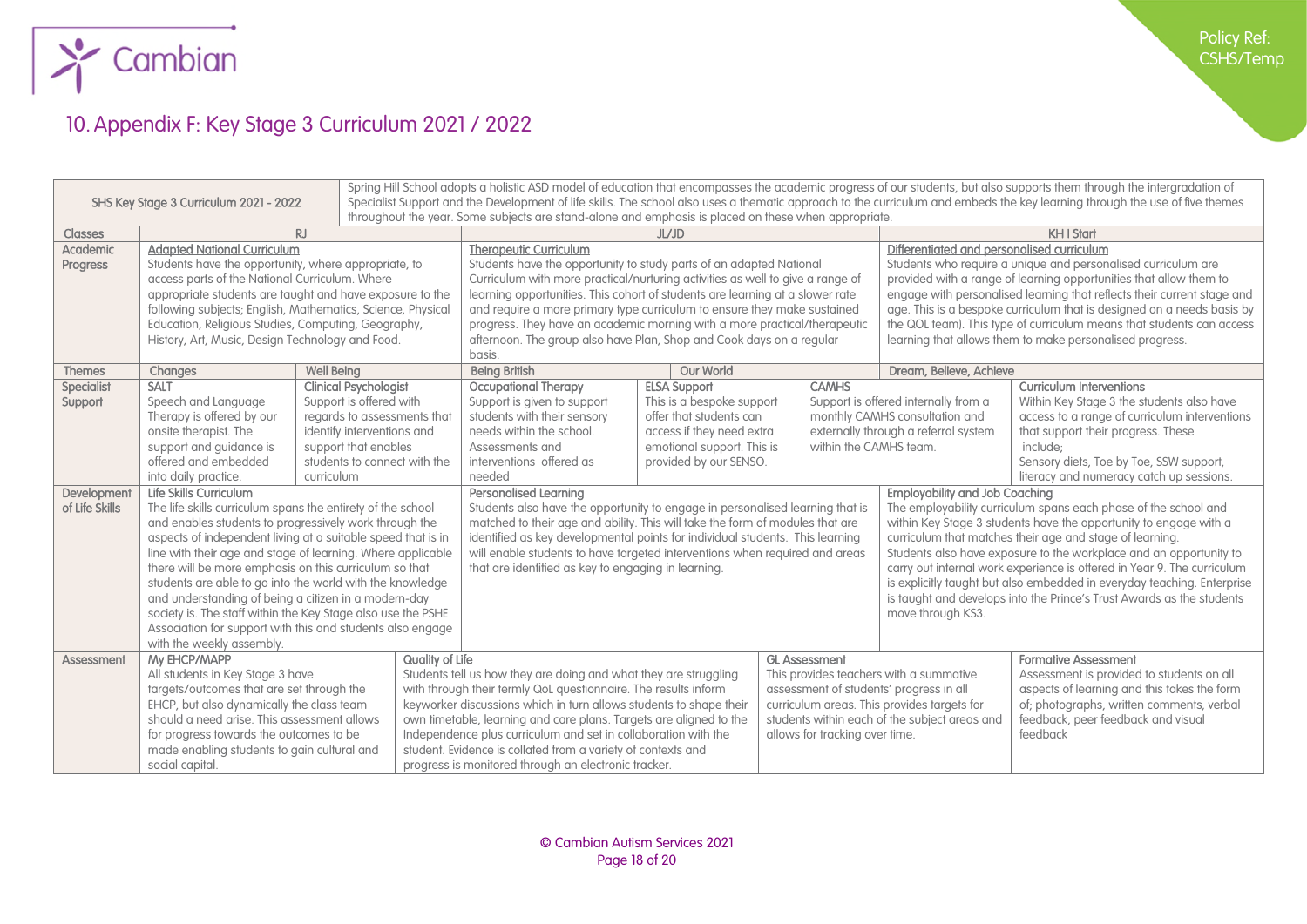

### 11. Appendix G: Key Stage 4 Curriculum 2021 / 2022

<span id="page-18-0"></span>

| Spring Hill School adopts a holistic ASD model of education that encompasses the academic progress of our students, but also supports them through the intergradation of<br>Specialist Support and the Development of life skills. The school also uses a thematic approach to the curriculum and embeds key learning through the use of five themes<br>SHS Key Stage 4 Curriculum 2021 - 2022 |                                                                  |                                                              |                                                                                      |                                                                                            |                                                                          |                                                                        |                                                                                                                    |                                                                                                                                       |  |  |  |
|------------------------------------------------------------------------------------------------------------------------------------------------------------------------------------------------------------------------------------------------------------------------------------------------------------------------------------------------------------------------------------------------|------------------------------------------------------------------|--------------------------------------------------------------|--------------------------------------------------------------------------------------|--------------------------------------------------------------------------------------------|--------------------------------------------------------------------------|------------------------------------------------------------------------|--------------------------------------------------------------------------------------------------------------------|---------------------------------------------------------------------------------------------------------------------------------------|--|--|--|
| throughout the year. Some subjects are stand alone and emphasis is placed on these when appropriate.                                                                                                                                                                                                                                                                                           |                                                                  |                                                              |                                                                                      |                                                                                            |                                                                          |                                                                        |                                                                                                                    |                                                                                                                                       |  |  |  |
| <b>Classes</b>                                                                                                                                                                                                                                                                                                                                                                                 |                                                                  | EH                                                           |                                                                                      | <b>AM</b>                                                                                  |                                                                          |                                                                        |                                                                                                                    | AM                                                                                                                                    |  |  |  |
| <b>Academic</b>                                                                                                                                                                                                                                                                                                                                                                                | <b>Adapted National Curriculum</b>                               |                                                              | <b>Accredited Learning</b>                                                           |                                                                                            |                                                                          |                                                                        |                                                                                                                    | Differentiated and personalised curriculum                                                                                            |  |  |  |
| <b>Progress</b>                                                                                                                                                                                                                                                                                                                                                                                | Students have the opportunity to access the National             |                                                              | Students have the opportunity to undertake accredited learning that                  |                                                                                            |                                                                          | Students who require a unique and personalised curriculum are          |                                                                                                                    |                                                                                                                                       |  |  |  |
|                                                                                                                                                                                                                                                                                                                                                                                                |                                                                  | Curriculum where appropriate. Students are taught and have   | matches their academic stage and level. These qualifications are                     |                                                                                            |                                                                          |                                                                        | provided with a range of learning opportunities that allow them to                                                 |                                                                                                                                       |  |  |  |
|                                                                                                                                                                                                                                                                                                                                                                                                | exposure to the following subjects: English, Mathematics,        |                                                              | undertaken in; English, Mathematics and ICT from Functional Skills Entry             |                                                                                            |                                                                          |                                                                        | engage with personalised learning that reflects their current stage and                                            |                                                                                                                                       |  |  |  |
|                                                                                                                                                                                                                                                                                                                                                                                                | Science, Physical Education, Citizenship, ICT, Geography,        |                                                              | Level 1 to Level 2.                                                                  |                                                                                            |                                                                          |                                                                        |                                                                                                                    | age. This is a bespoke curriculum that is designed on needs basis by                                                                  |  |  |  |
|                                                                                                                                                                                                                                                                                                                                                                                                | History, Art, Food, Design Technology.                           |                                                              | Students are also offered GCSE English and Mathematics if they are at a              |                                                                                            |                                                                          |                                                                        | the Quality of Life Team. This type of curriculum means that students                                              |                                                                                                                                       |  |  |  |
|                                                                                                                                                                                                                                                                                                                                                                                                |                                                                  |                                                              | stage in their learning to complete these. The school also offers an Entry           |                                                                                            |                                                                          |                                                                        | can access learning that allows them to make personalised progress.                                                |                                                                                                                                       |  |  |  |
|                                                                                                                                                                                                                                                                                                                                                                                                |                                                                  |                                                              | Level in Science. Students also undertake independent living skills which            |                                                                                            |                                                                          |                                                                        |                                                                                                                    | Princes Trust award is offered and this involves a wide variety of cross                                                              |  |  |  |
|                                                                                                                                                                                                                                                                                                                                                                                                |                                                                  |                                                              |                                                                                      | are accredited.                                                                            |                                                                          |                                                                        | curricular activities including enterprise, PE, ICT and DT.                                                        |                                                                                                                                       |  |  |  |
| <b>Themes</b>                                                                                                                                                                                                                                                                                                                                                                                  | Changes                                                          | <b>Well Being</b>                                            | <b>Being British</b>                                                                 | <b>Our World</b>                                                                           |                                                                          |                                                                        | Dream, Believe, Achieve                                                                                            |                                                                                                                                       |  |  |  |
| Specialist                                                                                                                                                                                                                                                                                                                                                                                     | <b>SALT</b>                                                      | <b>Clinical Psychologist</b><br>Support is offered with      | <b>Occupational Therapy</b>                                                          | <b>ELSA Support</b>                                                                        | <b>CAMHS</b>                                                             |                                                                        | <b>Curriculum Interventions</b>                                                                                    |                                                                                                                                       |  |  |  |
| Support                                                                                                                                                                                                                                                                                                                                                                                        | Speech and Language<br>Therapy is support is offered             | regards to assessments that                                  | Support is given to support<br>students with their sensory                           | This is a bespoke<br>support offer that                                                    | Support is offered both<br>internally from a CAMHS                       |                                                                        |                                                                                                                    | Within Key Stage 4 the students also have access to a range<br>of curriculum interventions that support their progress.               |  |  |  |
|                                                                                                                                                                                                                                                                                                                                                                                                | by commissioned therapist.                                       | identify interventions and                                   | needs within the school.                                                             | students can                                                                               | advisor and externally                                                   |                                                                        |                                                                                                                    |                                                                                                                                       |  |  |  |
|                                                                                                                                                                                                                                                                                                                                                                                                | The support/ guidance is                                         | support that enables                                         | Assessments and interventions                                                        | access if they need                                                                        |                                                                          | through a referral system                                              | These include; Sensory diets, SSW, Toe by Toe, literacy and<br>numeracy catch up sessions. Online learning is also |                                                                                                                                       |  |  |  |
|                                                                                                                                                                                                                                                                                                                                                                                                | offered and embedded into                                        | students to connect with the                                 | are offered where needed                                                             | extra support.                                                                             | within the CAMHS team.                                                   |                                                                        | available for those who benefit from this opportunity.                                                             |                                                                                                                                       |  |  |  |
|                                                                                                                                                                                                                                                                                                                                                                                                | daily practice.                                                  | curriculum                                                   |                                                                                      |                                                                                            |                                                                          |                                                                        |                                                                                                                    |                                                                                                                                       |  |  |  |
| Development                                                                                                                                                                                                                                                                                                                                                                                    | Life Skills Curriculum                                           |                                                              | <b>Personalised Learning</b>                                                         |                                                                                            |                                                                          |                                                                        |                                                                                                                    | <b>Employability and Work Experience</b>                                                                                              |  |  |  |
| of Life Skills                                                                                                                                                                                                                                                                                                                                                                                 | Students are taught through the Quality of Life framework. This  |                                                              | Students also have the opportunity to engage in personalised learning                |                                                                                            |                                                                          | The employability curriculum spans each phase of the school and        |                                                                                                                    |                                                                                                                                       |  |  |  |
|                                                                                                                                                                                                                                                                                                                                                                                                | allows for targeted units to be assigned to a student based on   |                                                              | that is matches to their age and ability. This will take the form of modules         |                                                                                            | within Key Stage 4 students this is a pivotal time for them as they have |                                                                        |                                                                                                                    |                                                                                                                                       |  |  |  |
|                                                                                                                                                                                                                                                                                                                                                                                                | their needs and also their stage of learning. The units create a |                                                              |                                                                                      | that are identified as key developmental points for individual students.                   |                                                                          |                                                                        |                                                                                                                    | the opportunity to leave the school at the end of year 11. Students are                                                               |  |  |  |
|                                                                                                                                                                                                                                                                                                                                                                                                | bespoke package of life skill demonstration, allowing for        |                                                              | This learning will enable students to have targeted interventions when               |                                                                                            |                                                                          | offered 1:1 guidance with the independent career's adviser and the     |                                                                                                                    |                                                                                                                                       |  |  |  |
|                                                                                                                                                                                                                                                                                                                                                                                                | cultural and social capital to be gained. The units are also     |                                                              | required and areas that are identified as key to engaging in learning.               |                                                                                            |                                                                          | transitions co-ordinator, who also support families through the annual |                                                                                                                    |                                                                                                                                       |  |  |  |
|                                                                                                                                                                                                                                                                                                                                                                                                | identified against the learning plan for each student and        |                                                              | Students also have the opportunity to engage in offsite learning and this            |                                                                                            |                                                                          | review and transition process. Transition guidance is provided when a  |                                                                                                                    |                                                                                                                                       |  |  |  |
|                                                                                                                                                                                                                                                                                                                                                                                                | based on their targets within their EHCPs. Students are also     |                                                              |                                                                                      | will be supported by the Work experience and employability team.                           |                                                                          |                                                                        |                                                                                                                    | student is preparing to leave us and also if they continue to KeyStage                                                                |  |  |  |
|                                                                                                                                                                                                                                                                                                                                                                                                |                                                                  | provided with enterprise opportunities and they embrace the  |                                                                                      |                                                                                            |                                                                          |                                                                        | 5. Students learn about the different opportunities that are available to                                          |                                                                                                                                       |  |  |  |
|                                                                                                                                                                                                                                                                                                                                                                                                | also benefit from external speakers such as Prouder              | opportunity to engage in community initiatives. The students |                                                                                      |                                                                                            |                                                                          |                                                                        |                                                                                                                    | them after Spring Hill School. Students have the opportunity to carry out<br>work exposure/experience and are taught explicitly about |  |  |  |
|                                                                                                                                                                                                                                                                                                                                                                                                | Communities, Army Warrant Officer and Recycling Officer.         |                                                              |                                                                                      |                                                                                            |                                                                          |                                                                        |                                                                                                                    | employability.                                                                                                                        |  |  |  |
| Assessment                                                                                                                                                                                                                                                                                                                                                                                     | My EHCP/MAPP                                                     | QOL                                                          |                                                                                      |                                                                                            |                                                                          | <b>GL Assessment</b>                                                   |                                                                                                                    | <b>Formative Assessment</b>                                                                                                           |  |  |  |
|                                                                                                                                                                                                                                                                                                                                                                                                | All students in Key Stage 4 have targets                         |                                                              |                                                                                      | Students tell us how they are doing and what they are struggling with through their termly |                                                                          |                                                                        | This provides teachers with a<br>Assessment is provided to                                                         |                                                                                                                                       |  |  |  |
|                                                                                                                                                                                                                                                                                                                                                                                                | that are set through the EHCP, but also                          |                                                              |                                                                                      | QoL questionnaire. The results inform keyworker discussions which in turn allows students  |                                                                          |                                                                        | summative assessment of students'                                                                                  | students on all aspects of learning                                                                                                   |  |  |  |
|                                                                                                                                                                                                                                                                                                                                                                                                | dynamically the class team should a                              |                                                              |                                                                                      | to shape their own timetable, learning and care plans. Targets are aligned to the          |                                                                          |                                                                        | progress in all curriculum greas. This                                                                             | and this takes the form of:                                                                                                           |  |  |  |
|                                                                                                                                                                                                                                                                                                                                                                                                | need arise. This assessment allows for                           |                                                              |                                                                                      | Independence plus curriculum and set in collaboration with the student.                    |                                                                          |                                                                        | provides targets for students within                                                                               | photographs, written comments,                                                                                                        |  |  |  |
|                                                                                                                                                                                                                                                                                                                                                                                                | progress towards the outcomes to be                              |                                                              | Evidence is collated from a variety of contexts and progress is monitored through an |                                                                                            |                                                                          |                                                                        | each of the subject areas and allows                                                                               | verbal feedback, peer feedback                                                                                                        |  |  |  |
|                                                                                                                                                                                                                                                                                                                                                                                                | made and demonstrated.                                           | electronic tracker.                                          |                                                                                      |                                                                                            |                                                                          |                                                                        | and visual feedback<br>for tracking over time.                                                                     |                                                                                                                                       |  |  |  |